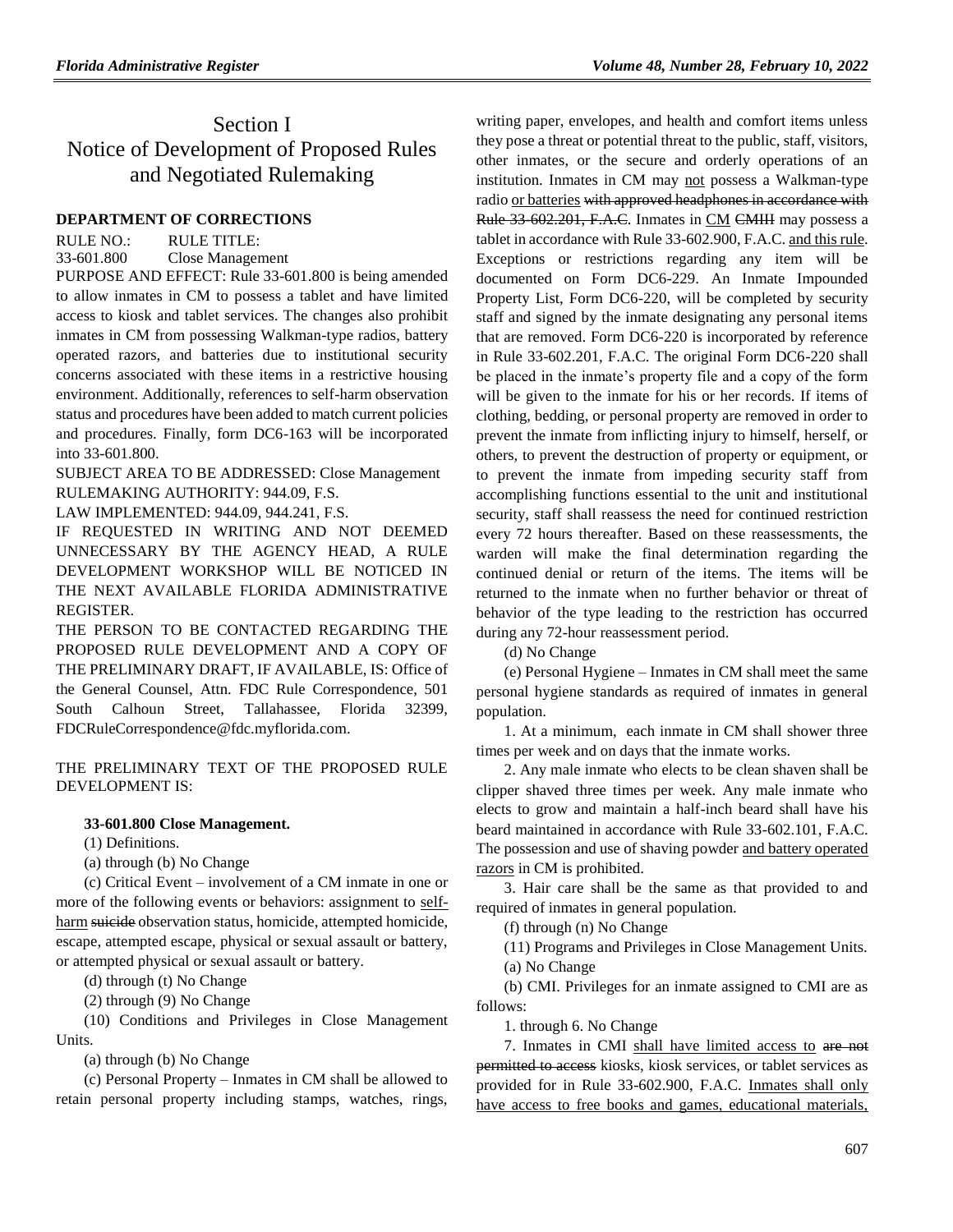programs, religious materials, incoming secure mail with attachments, wellness material, and scanned routine mail as defined in Rule 33-210.101, F.A.C.

8. No Change

(c) CMII. In addition to the programs provided for inmates in CMI and those privileges outlined in subparagraphs (11)(b)1.-4. of this rule, the following privileges are authorized for inmates in CMII:

1. through 4. No Change

5. Inmates in CMII shall have limited access to are not permitted to access kiosks, kiosk services, or tablet services as provided for in Rule 33-602.900, F.A.C. Inmates shall only have access to free books and games, educational materials, programs, religious materials, incoming secure mail with attachments, wellness material, incoming videograms, content purchased prior to placement in CMII, and scanned routine mail as defined in Rule 33-210.101, F.A.C.

6. No Change

(d) No Change

(12) Suspension of Privileges. The ICT shall suspend or limit an inmate's privileges if security and safety concerns would preclude an inmate from receiving certain privileges.

(a) When a disciplinary report has been written and the hearing is pending, staff shall complete the Close Management Privilege Suspension Request, Form DC6-163, to suspend privileges between the time the disciplinary report is written and the hearing is held . Form DC6-163 is hereby incorporated by reference. Copies of this form are available from the Forms Control Administrator, 501 S. Calhoun St., Tallahassee, FL 32399,

http://www.flrules.org/Gateway/reference.XXXXXXX. The effective date of the form is XX-XX-XX.

(b) Any action taken by the ICT regarding the suspension or limiting of privileges will be documented on Form DC6-229. Privileges suspended by the ICT in excess of 30 days will require the review and approval of the SCO.

(13) through (18) No Change

Rulemaking Authority 944.09 FS. Law Implemented 944.09, 944.241 FS. History–New 2-1-01, Amended 12-16-01, 4-8-04, 3-10-05, 4-9- 06, 8-23-07, 4-27-08, 6-28-10, 4-6-11, 7-31-11, 1-4-12, 12-9-12, 12- 24-13, 3-6-14, 8-17-16, 1-18-21, 6-1-21,

## **[DEPARTMENT OF CORRECTIONS](https://www.flrules.org/gateway/department.asp?id=33)**

RULE NOS.: RULE TITLES: [33-602.220](https://www.flrules.org/gateway/ruleNo.asp?id=33-602.201) Administrative Confinement 33-602.222 Disciplinary Confinement

PURPOSE AND EFFECT: Rules 33-602.220, and 33-602.222 are being amended to allow inmates in AC, and DC to possess a tablet and have limited access to kiosk and tablet services. The changes also prohibit inmates in these housing statuses from possessing Walkman-type radios, battery operated razors, and batteries due to institutional security concerns associated with these items in a restrictive housing environment. Additionally, references to self-harm observation status and procedures have been added to match current policies and procedures.

SUBJECT AREA TO BE ADDRESSED: Administrative and Disciplinary Confinement

RULEMAKING AUTHORITY: 944.09, F.S.

LAW IMPLEMENTED: 20.315, 944.09, 944.241, 945.04, F.S. IF REQUESTED IN WRITING AND NOT DEEMED UNNECESSARY BY THE AGENCY HEAD, A RULE DEVELOPMENT WORKSHOP WILL BE NOTICED IN THE NEXT AVAILABLE FLORIDA ADMINISTRATIVE REGISTER.

THE PERSON TO BE CONTACTED REGARDING THE PROPOSED RULE DEVELOPMENT AND A COPY OF THE PRELIMINARY DRAFT, IF AVAILABLE, IS: Office of the General Counsel, Attn. FDC Rule Correspondence, 501 South Calhoun Street, Tallahassee, Florida 32399, FDCRuleCorrespondence@fdc.myflorida.com.

THE PRELIMINARY TEXT OF THE PROPOSED RULE DEVELOPMENT IS:

#### **33-602.220 Administrative Confinement.**

(1) through (4) No Change

(5) Conditions and Privileges.

(a) through (b) No Change

(c) Personal Property – except as otherwise stated herein, inmates shall be allowed to possess the same property as is permitted inmates in general population unless there is an indication that possession of such property poses a security risk, in which case removal or denial of any property shall be documented on Form DC6-229, Daily Record of Special Housing. An inmate in administrative confinement may not possess a tablet in accordance with Rule 33-602.900, F.A.C. and this rule. Inmates in administrative confinement may not possess a Walkman-type radio or batteries. Form DC6-220, Inmate Impounded Property List, designating what property was removed personal items were removed, shall be completed by security staff and signed by the inmate. The original shall be placed in the inmate's property file and a copy of the form shall be given to the inmate. Form DC6-220 is incorporated by reference in Rule 33-602.201, F.A.C. Inmates shall be allowed to possess religious items pursuant to the provisions of Rule 33- 602.201, F.A.C. All property retained by the inmate must fit into the storage area provided.

(d) No Change

(e) Personal Hygiene – inmates in administrative confinement shall meet the same standards regarding personal hygiene as required of inmates in general population.

1. No Change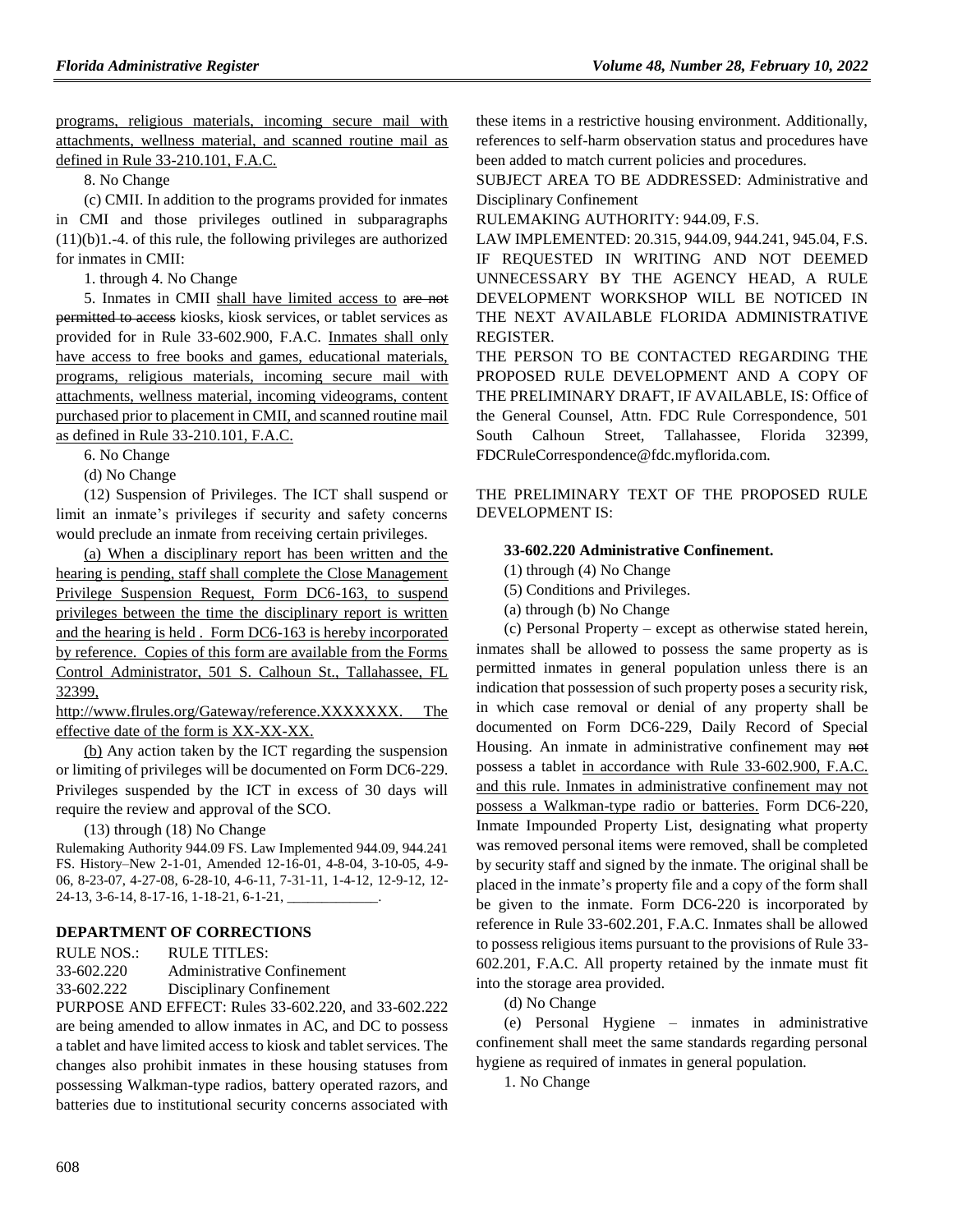2. Any male inmate who elects to be clean shaven shall be clipper shaved three times per week. Any male inmate who elects to grow and maintain a half-inch beard shall have his beard maintained in accordance with Rule 33-602.101, F.A.C. The possession and use of shaving powder and battery operated razors in administrative confinement is prohibited.

3. No Change

(f) through (q) No Change

(r) Inmates in administrative confinement shall have limited are not permitted access to kiosks, kiosk services, or tablet services as provided for in Rule 33-602.900, F.A.C. Inmates shall only have access to free books and games, educational materials, programs, religious materials, incoming secure mail with attachments, wellness material, and scanned routine mail as defined in Rule 33-210.101, F.A.C.

(6) Restraint and Escort Requirements.

(a) through (e) No Change

(f) Any inmate who has demonstrated behavior that is or could be harmful to himself or herself shall be designated as a special risk inmate. If the inmate exhibits bizarre, mentally, or self-destructive behavior, the medical department shall be immediately contacted to determine if special watch or selfharm observation suicide watch procedures shall be initiated. Suicidal inmates shall be removed to a designated area where a correctional officer or health care staff can provide observation. Visual checks shall be made in accordance with medical protocols or at least every 30 minutes and shall be documented on Form DC4-650, Observation Checklist, until the inmate is no longer considered a special risk inmate. Form DC4-650 is hereby incorporated by reference. A copy of this form is available from the Forms Control Administrator, 501 South Calhoun Street, Tallahassee, Florida 32399-2500, [http://www.flrules.org/Gateway/reference.asp?No=Ref-12601.](http://www.flrules.org/Gateway/reference.asp?No=Ref-12601) The effective date of the form is 01/21. All actions taken by staff regarding special risk inmates shall be documented on Form DC6-229, Daily Record of Special Housing, and Form DC6-210, Incident Report. Form DC6-210 is incorporated by reference in Rule 33-602.210, F.A.C.

(g) No Change

(7) through (10) No Change

Rulemaking Authority 944.09 FS. Law Implemented 20.315, 944.09, 944.241, 945.04 FS. History–New 4-7-81, Amended 6-23-83, 3-12-84, Formerly 33-3.081, Amended 4-22-87, 8-27-87, 7-10-90, 12-4-90, 3- 24-97, 4-26-98, 10-5-98, Formerly 33-3.0081, Amended 2-12-01, 2-5- 02, 1-19-03, 4-1-04, 3-5-06, 10-31-06, 4-8-08, 6-25-08, 6-8-09, 7-5- 10, 10-7-12, 3-6-14, 8-17-16, 1-18-21, 6-1-21, \_\_\_\_\_\_\_\_\_\_\_.

#### **33-602.222 Disciplinary Confinement.**

(1) through (3) No Change

(4) Conditions and Privileges.

(a) through (b) No Change

(c) Personal Property. Inmates in disciplinary confinement shall be allowed to retain stamps, eyeglasses, hearing aids, personal watches, and rings unless they pose a potential threat of harm to an individual or a potential threat to the security of the institution. Inmates in disciplinary confinement may also possess religious items pursuant to the provisions of Rule 33- 602.201, F.A.C. Inmates in disciplinary confinement may not possess a tablet in accordance with Rule 33-602.900, F.A.C. and this rule. Inmates in disciplinary confinement may not possess a Walkman-type radio or batteries. If removal of any item in the inmate's possession is determined necessary, the correctional staff shall document their actions on the Form DC6-229, Daily Record of Special Housing, which shall be approved by the chief of security. The correctional staff shall issue the inmate a receipt for his or her confiscated items by completing Form DC6-220, Inmate Impounded Property List. Form DC6-220 is incorporated by reference in Rule 33- 602.201, F.A.C. Inmates in disciplinary confinement shall not possess any products that contain baby oil, mineral oil, cocoa butter, or alcohol.

(d) No Change

(e) Personal Hygiene. Inmates in disciplinary confinement shall meet the following standards regarding personal hygiene:

1. No Change

2. Any male inmate who elects to be clean shaven shall be clipper shaved three times per week. Any male inmate who elects to grow and maintain a half-inch beard shall have his beard maintained in accordance with Rule 33-602.101, F.A.C. The possession and use of shaving powder and battery operated razors in disciplinary confinement is prohibited.

3. No Change

(f) through (r) No Change

(s) Inmates in disciplinary confinement shall have limited are not permitted access to kiosks, kiosk services, or tablet services as provided for in Rule 33-602.900, F.A.C. Inmates shall only have access to free books and games, educational materials, programs, religious materials, incoming secure mail with attachments, wellness material, and scanned routine mail as defined in Rule 33-210.101, F.A.C.

(5) through (6) No Change

(7) Visits to Disciplinary Confinement.

(a) through (b) No Change

(c) Any inmate who has demonstrated behavior that is or could be harmful to himself or herself shall be designated as a special risk inmate. If the inmate exhibits bizarre, mentally disordered, or self-destructive behavior, the medical department shall be immediately contacted by correctional staff to determine if special watch or self-harm observation suicide watch procedures should be initiated. Suicidal inmates shall be removed to a designated area where a correctional officer or medical staff can provide observation. Visual checks shall be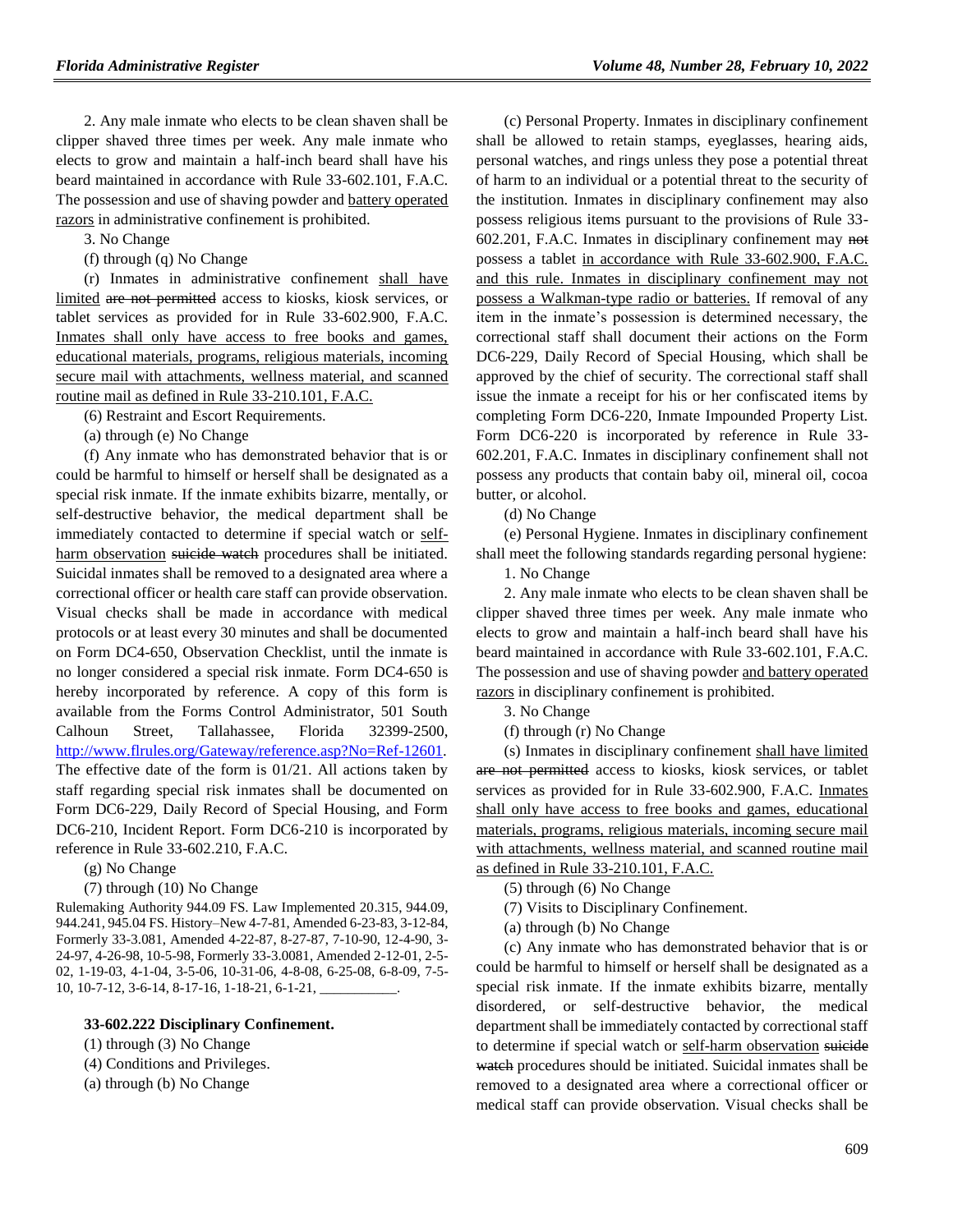made in accordance with medical protocols or at least every 30 minutes and shall be documented on Form DC4-650, Observation Checklist, until the inmate is no longer considered a special risk inmate. Form DC4-650 is incorporated by reference in Rule 33-602.220, F.A.C. All actions taken by staff regarding special risk inmates shall be documented on Form DC6-229, Daily Record of Special Housing, and Form DC6- 210, Incident Report. Form DC6-210 is incorporated by reference in Rule 33-602.210, F.A.C.

(8) through (13) No Change

Rulemaking Authority 944.09 FS. Law Implemented 20.315, 944.09, 944.241 FS. History–New 3-12-84, Formerly 33-3.084, Amended 7- 10-90, 4-28-96, 12-7-97, 3-23-99, Formerly 33-3.0084, Amended 2- 12-01, 2-15-02, 4-1-04, 1-16-06, 10-31-06, 6-25-08, 6-8-09, 7-5-10, 3- 6-14, 8-17-16, 1-18-21, 6-1-21,

#### **[DEPARTMENT OF BUSINESS AND PROFESSIONAL](https://www.flrules.org/gateway/department.asp?id=61)  [REGULATION](https://www.flrules.org/gateway/department.asp?id=61)**

#### **[Division of Hotels and Restaurants](https://www.flrules.org/gateway/organization.asp?id=249)**

RULE NO.: RULE TITLE:

[61C-1.002](https://www.flrules.org/gateway/ruleNo.asp?id=61C-1.002) Licensing and Inspection Requirements PURPOSE AND EFFECT: The purpose and effect of the proposed rule amendments are to update and revise Rule 61C-1.002, F.A.C., to clarify existing language, incorporate updated forms by reference, and remove unnecessary language.

SUBJECT AREA TO BE ADDRESSED: To incorporate updated forms by reference, edit application submission instructions and to revise certain license holder responsibilities. RULEMAKING AUTHORITY: [509.032,](https://www.flrules.org/gateway/statute.asp?id=509.032) [509.241,](https://www.flrules.org/gateway/statute.asp?id=%20509.241) [509.2112,](https://www.flrules.org/gateway/statute.asp?id=%20509.2112) F.S.

LAW IMPLEMENTED[: 213.0535,](https://www.flrules.org/gateway/statute.asp?id=213.0535) [509.032,](https://www.flrules.org/gateway/statute.asp?id=%20509.032) [509.221,](https://www.flrules.org/gateway/statute.asp?id=%20509.221) [509.241,](https://www.flrules.org/gateway/statute.asp?id=%20509.241) [509.242,](https://www.flrules.org/gateway/statute.asp?id=%20509.242) [509.251,](https://www.flrules.org/gateway/statute.asp?id=%20509.251) [559.79,](https://www.flrules.org/gateway/statute.asp?id=%20559.79) [509.2112,](https://www.flrules.org/gateway/statute.asp?id=%20509.2112) [509.013,](https://www.flrules.org/gateway/statute.asp?id=%20509.013) [509.096,](https://www.flrules.org/gateway/statute.asp?id=%20509.096) F.S.

IF REQUESTED IN WRITING AND NOT DEEMED UNNECESSARY BY THE AGENCY HEAD, A RULE DEVELOPMENT WORKSHOP WILL BE NOTICED IN THE NEXT AVAILABLE FLORIDA ADMINISTRATIVE REGISTER.

THE PERSON TO BE CONTACTED REGARDING THE PROPOSED RULE DEVELOPMENT AND A COPY OF THE PRELIMINARY DRAFT, IF AVAILABLE, IS: Michelle Keith, Division of Hotels and Restaurants, Department of Business and Professional Regulation, 2601 Blair Stone Rd. Tallahassee, FL 32399-1001 DHR.Rules@myfloridalicense.com; (850)717-1290.

THE PRELIMINARY TEXT OF THE PROPOSED RULE DEVELOPMENT IS NOT AVAILABLE.

# Section II Proposed Rules

# **[DEPARTMENT OF HEALTH](https://www.flrules.org/gateway/department.asp?id=64)**

## **[Board of Optometry](https://www.flrules.org/gateway/organization.asp?id=304)**

RULE NO.: RULE TITLE:

[64B13-4.001](https://www.flrules.org/gateway/ruleNo.asp?id=64B13-4.001) Examination Requirements

PURPOSE AND EFFECT: The Board proposes the rule amendment to update requirements for the licensure examination and the Florida Practical Examination.

SUMMARY: Language regarding requirements for the licensure examination and the Florida Practical Examination will be updated.

SUMMARY OF STATEMENT OF ESTIMATED REGULATORY COSTS AND LEGISLATIVE RATIFICATION:

The Agency has determined that this will not have an adverse impact on small business or likely increase directly or indirectly regulatory costs in excess of \$200,000 in the aggregate within one year after the implementation of the rule. A SERC has not been prepared by the Agency.

The Agency has determined that the proposed rule is not expected to require legislative ratification based on the statement of estimated regulatory costs or if no SERC is required, the information expressly relied upon and described herein: During discussion of the economic impact of this rule at its Board meeting, the Board, based upon the expertise and experience of its members and the substance of the rule, determined that a Statement of Estimated Regulatory Costs (SERC) was not necessary because the rule has no impact on any persons or businesses; and that the rule will not require ratification by the Legislature. No person or interested party submitted additional information regarding the economic impact at that time.

Any person who wishes to provide information regarding a statement of estimated regulatory costs, or provide a proposal for a lower cost regulatory alternative must do so in writing within 21 days of this notice.

RULEMAKING AUTHORITY: [456.017\(1\),](https://www.flrules.org/gateway/statute.asp?id=456.017(1)) [463.005,](https://www.flrules.org/gateway/statute.asp?id=%20463.005) [463.006\(2\) FS.](https://www.flrules.org/gateway/statute.asp?id=%20463.006(2)%20FS.)

LAW IMPLEMENTED: [456.013,](https://www.flrules.org/gateway/statute.asp?id=456.013) [456.017\(1\),](https://www.flrules.org/gateway/statute.asp?id=%20456.017(1)) [463.006\(2\),](https://www.flrules.org/gateway/statute.asp?id=%20463.006(2)) (3) FS.

IF REQUESTED WITHIN 21 DAYS OF THE DATE OF THIS NOTICE, A HEARING WILL BE SCHEDULED AND ANNOUNCED IN THE FAR.

THE PERSON TO BE CONTACTED REGARDING THE PROPOSED RULE IS: Joe R. Baker, Jr., Acting Executive Director, Board of Optometry, 4052 Bald Cypress Way, Bin # C07, Tallahassee, Florida 32399-3257, telephone: (850)488- 0595, or by electronic mail – MQA.Optometry@flhealth.gov.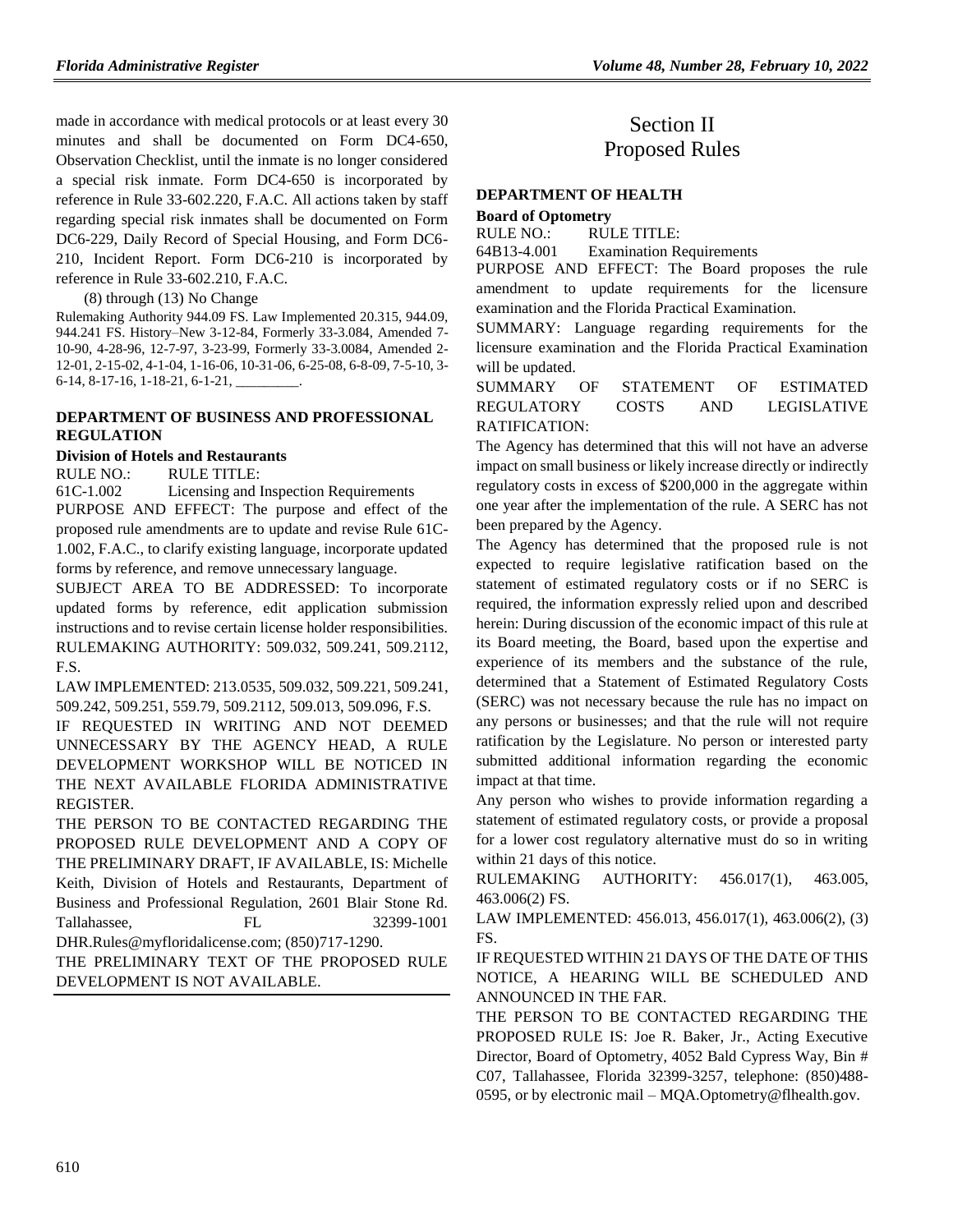## THE FULL TEXT OF THE PROPOSED RULE IS:

64B13-4.001 Examination Requirements.

(1) Licensure Examination. The licensure examination authorized in Section 463.006(2), F.S., shall consist of the following parts:

(a) through (b) No change.

(c) A written examination on applicable Florida laws and rules governing the practice of optometry developed yearly by Florida Board of Optometry approved consultants in conjunction with NBEO, and administered by NBEO as Part IV of its examination. The Board shall review and approve the content of the laws and rules examination annually. A score of eighty-four percent (84%) or better must be obtained in order to achieve a passing score on Part IV of the NBEO examination.

(d) The Florida Practical Examination. The Florida Practical Examination shall be developed by consultants approved by the Florida Board of Optometry in conjunction with the NBEO, and shall be administered by the NBEO as part of the NBEO National Clinical Skills examination.

1. No change.

2. The Florida Practical Examination shall include consist of the following tested skills. Because the Board requires passage of all three (3) skills on the same test attempt, the three (3) skills are weighted equally.

a. through c. No change.

d. Gonioscopy

e. Tonometry

3. The passing score for each skill shall be seventy-five percent (75%) or better, and a passing score on each of the three (3) skills must be obtained on the same test attempt.

(2) Passing Scores.

(a) An applicant for licensure must achieve a passing score on all four (4) parts of the licensure examination in order to be licensed in Florida. The pPassing scores for the Florida Practical Examination and Laws and Rules portion of the NBEO licensure examination is are as set by the Board in this rule. Passing scores for the Patient Assessment and Management portion and the Clinical Skills portion of the NBEO licensure examination are established by the NBEO.

(b) through (c) No change.

(3) No change.

Rulemaking Authority 456.017(1), 463.005, 463.006(2) FS. Law Implemented 456.013, 456.017(1), 463.006(2), (3) FS. History–New 11-13-79, Amended 5-28-80, 7-10-80, 8-20-81, 2-14-82, 6-6-82, 10- 3-82, 4-10-84, 5-29-85, Formerly 21Q-4.01, Amended 7-21-86, 11-20- 86, 7-27-87, 7-11-88, 7-18-91, 4-14-92, Formerly 21Q-4.001, Amended 2-14-94, Formerly 61F8-4.001, Amended 8-8-94, 11-21-94, 4-21-96, Formerly 59V-4.001, Amended 7-27-99, 7-15-02, 3-8-04, 4- 22-10, 10-13-10, 7-21-11, 6-5-12, 2-27-14, 11-5-14, 9-30-15, 9-7-17, 1-24-18, 10-2-18,

NAME OF PERSON ORIGINATING PROPOSED RULE: Board of Optometry

NAME OF AGENCY HEAD WHO APPROVED THE PROPOSED RULE: Board of Optometry

DATE PROPOSED RULE APPROVED BY AGENCY HEAD: January 14, 2022

DATE NOTICE OF PROPOSED RULE DEVELOPMENT PUBLISHED IN FAR: January 25, 2022

#### **[DEPARTMENT OF CHILDREN AND FAMILIES](https://www.flrules.org/gateway/department.asp?id=65)**

**[Family Safety and Preservation Program](https://www.flrules.org/gateway/organization.asp?id=342)**

RULE NO.: RULE TITLE: [65C-9.004](https://www.flrules.org/gateway/ruleNo.asp?id=65C-9.004) Standards for Unaccompanied Alien Children Homes and Unaccompanied Refugee Minor Programs

PURPOSE AND EFFECT: The Department intends to create Rule 65C-9.004, F.A.C., to reflect that resettlement of Unaccompanied Alien Children ("UAC") and Unaccompanied Refugee Minors ("URM") does not constitute "evidence of need" to obtain a license under section 409.175, Florida Statutes, in the absence of a cooperative agreement between the State of Florida and the Federal Government. Absent a cooperative agreement, this rule prohibits the issuance or renewal of licenses for the placement or care of UAC or URM and bars existing licensees from adding to their UAC or URM population. This rule also requires licensees to conduct welfare checks on the UAC whom they place with sponsors in Florida. SUMMARY: The new rule accomplishes the following: 1) requires a cooperative agreement between the State of Florida and the Federal Government in order to demonstrate "evidence of need" under section 409.175, F.S. to obtain or renew a license for a residential child-caring agency, child-placing agency, or foster home caring for UAC or URM; and 2) establishes regulations for conducting welfare checks of the UAC placed with sponsors in Florida.

## SUMMARY OF STATEMENT OF ESTIMATED REGULATORY COSTS AND LEGISLATIVE RATIFICATION:

The Agency has determined that this will have an adverse impact on small business or likely increase directly or indirectly regulatory costs in excess of \$200,000 in the aggregate within one year after the implementation of the rule. A SERC has been prepared by the Agency.

The Agency has determined that the proposed rule is expected to require legislative ratification based on the statement of estimated regulatory costs or if no SERC is required, the information expressly relied upon and described herein: The Department used the Office of Fiscal Accountability and Regulatory Reform's template SERC to conduct an economic analysis and determine if there is an adverse impact or regulatory cost associated with this rule that exceeds the criteria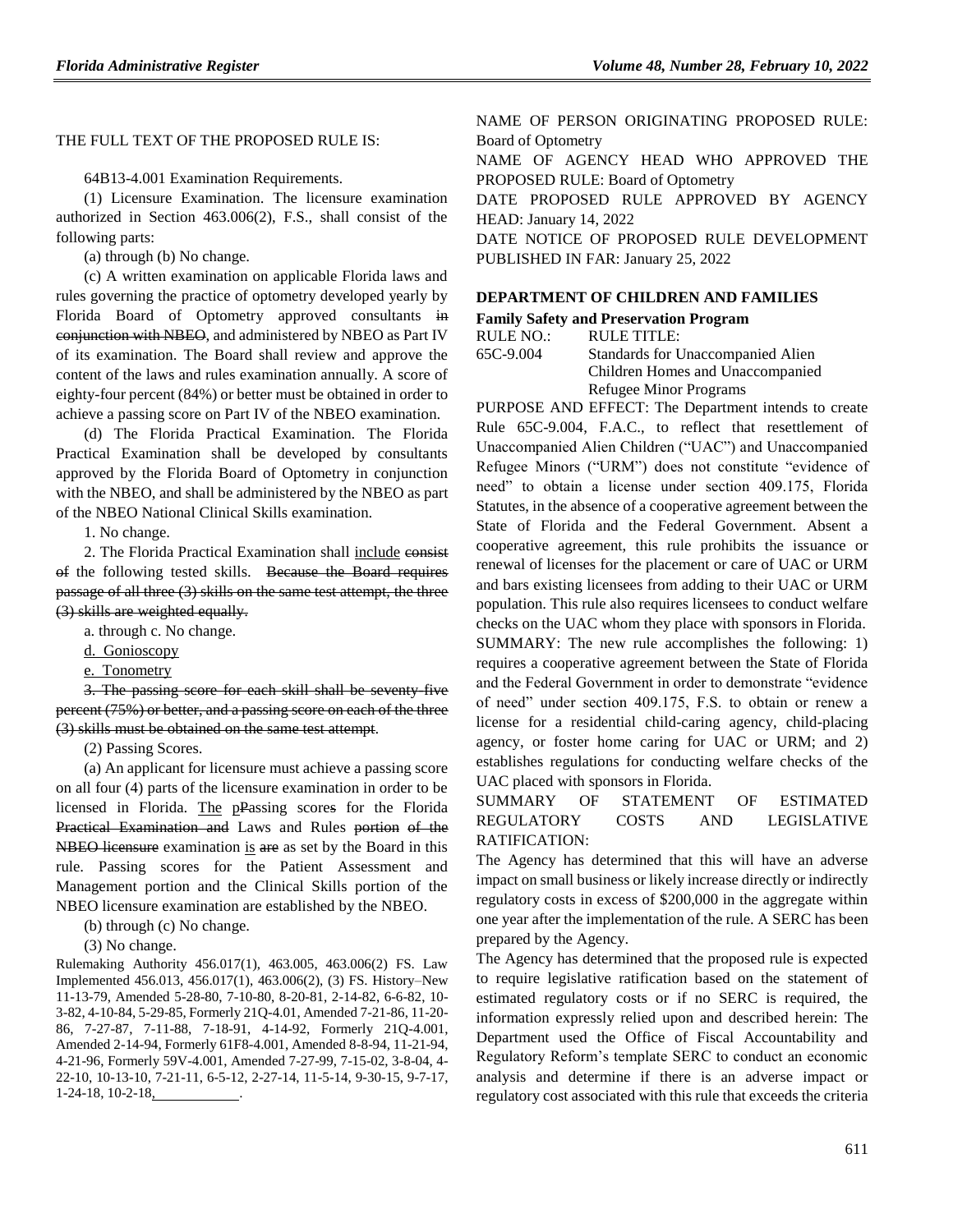in section 120.541(2)(a), F.S. Based upon this analysis, the Department has determined that the proposed rule is expected to require legislative ratification.

Any person who wishes to provide information regarding a statement of estimated regulatory costs, or provide a proposal for a lower cost regulatory alternative must do so in writing within 21 days of this notice.

RULEMAKING AUTHORITY: [409.175\(5\),](https://www.flrules.org/gateway/statute.asp?id=409.175(5)) FS. LAW IMPLEMENTED: [409.175,](https://www.flrules.org/gateway/statute.asp?id=409.175) FS. A HEARING WILL BE HELD AT THE DATE, TIME AND PLACE SHOWN BELOW: DATE AND TIME: February 24, 2022 PLACE: Zoom. Join Zoom Meeting https://us06web.zoom.us/j/85356191029?pwd=WCtKN2x4Y2 M4ZGt5L3FUSCtXM05rdz09 Meeting ID: 853 5619 1029 Passcode: 239814 One tap mobile +16465588656,,85356191029#,,,,\*239814# US (New York) +13017158592,,85356191029#,,,,\*239814# US (Washington DC) Dial by your location +1 646 558 8656 US (New York) +1 301 715 8592 US (Washington DC) +1 312 626 6799 US (Chicago) +1 720 707 2699 US (Denver) +1 253 215 8782 US (Tacoma) +1 346 248 7799 US (Houston) Meeting ID: 853 5619 1029 Passcode: 239814 Find your local number: https://us06web.zoom.us/u/kdy7nkz0EV THE PERSON TO BE CONTACTED REGARDING THE PROPOSED RULE IS: Elizabeth Floyd. Elizabeth can be reached at Elizabeth.Floyd@myflfamilies.com.

## THE FULL TEXT OF THE PROPOSED RULE IS:

## 65C-9.004 Standards for Unaccompanied Alien Children Homes and Unaccompanied Refugee Minor Programs.

(1) Any residential child-caring agency, child-placing agency, or family foster home, as those terms are defined in 409.175(2), F.S., seeking to provide services for Unaccompanied Alien Children (UAC) and Unaccompanied Refugee Minors (URM) must meet licensing requirements herein in addition to the program standards for the type of license sought.

(2) For purposes of section  $409.175(5)(b)1$ , F.S., which requires "evidence of need" to obtain a license, and section 409.175(1)(a), F.S., which provides that the purpose of the licensure requirement is to "protect the health, safety, and wellbeing of all children in the state" who are cared for by residential child-caring agencies or family foster homes, or placed by child-placing agencies, the planned and organized resettlement of UAC or URM by the Office of Refugee Resettlement (ORR) of the U.S. Department of Health and Human Services does not constitute evidence of need as required for issuance or renewal of a license for a residential child-caring agency, child-placing agency, or family foster home that seeks to provide services to such UAC or URM, unless such resettlement is governed by a cooperative agreement between the State of Florida and the United States Government. In the absence of such cooperative agreement, no license will be issued or renewed with respect to any residential child-caring agency, child-placing agency, or family foster home that applies to provide services for UAC or URM resettling to Florida, and any residential child-caring agency, child-placing agency, or family foster home providing such services under a current license to UAC or URM who have already resettled in Florida may not further place or take placement of any additional UAC or URM until a cooperative agreement is entered. For purposes of this rule, the term "resettlement" means the transportation of persons to Florida for the purpose of temporarily or permanently residing in Florida. The Department has no obligation to enter or renew a cooperative agreement with the United States Government for the resettlement of UAC or URM to Florida, and the Department may revoke or decline to enter or renew such agreement.

(3) The child-placing agency or residential child-caring agency, whichever is applicable, must ensure a contractual or grant agreement was executed between ORR and the childplacing agency or residential child-caring agency in order to provide care and services to UAC.

(4) The child-placing agency or residential child-caring agency, whichever is applicable, must ensure a contractual or grant agreement was executed between the U.S. Government and the State of Florida in order to provide care and services to URM.

(5) Care and supervision of UAC, URM, and dependent youth may not be provided in the same home or under the same license. The child-placing agency must ensure foster parents comply with this requirement.

(6) For a residential child-caring agency, the director and direct care staff must sign and comply with the plan applicable to the licensed setting. For a foster home, the child-placing agency must ensure the foster parents sign and comply with the plan applicable to the licensed setting. Residential child-caring agencies, child-placing agencies, or foster homes that provide services for UAC must use the "Plan for Unaccompanied Alien Children" Form, CF-FSP XXXX, December 2021,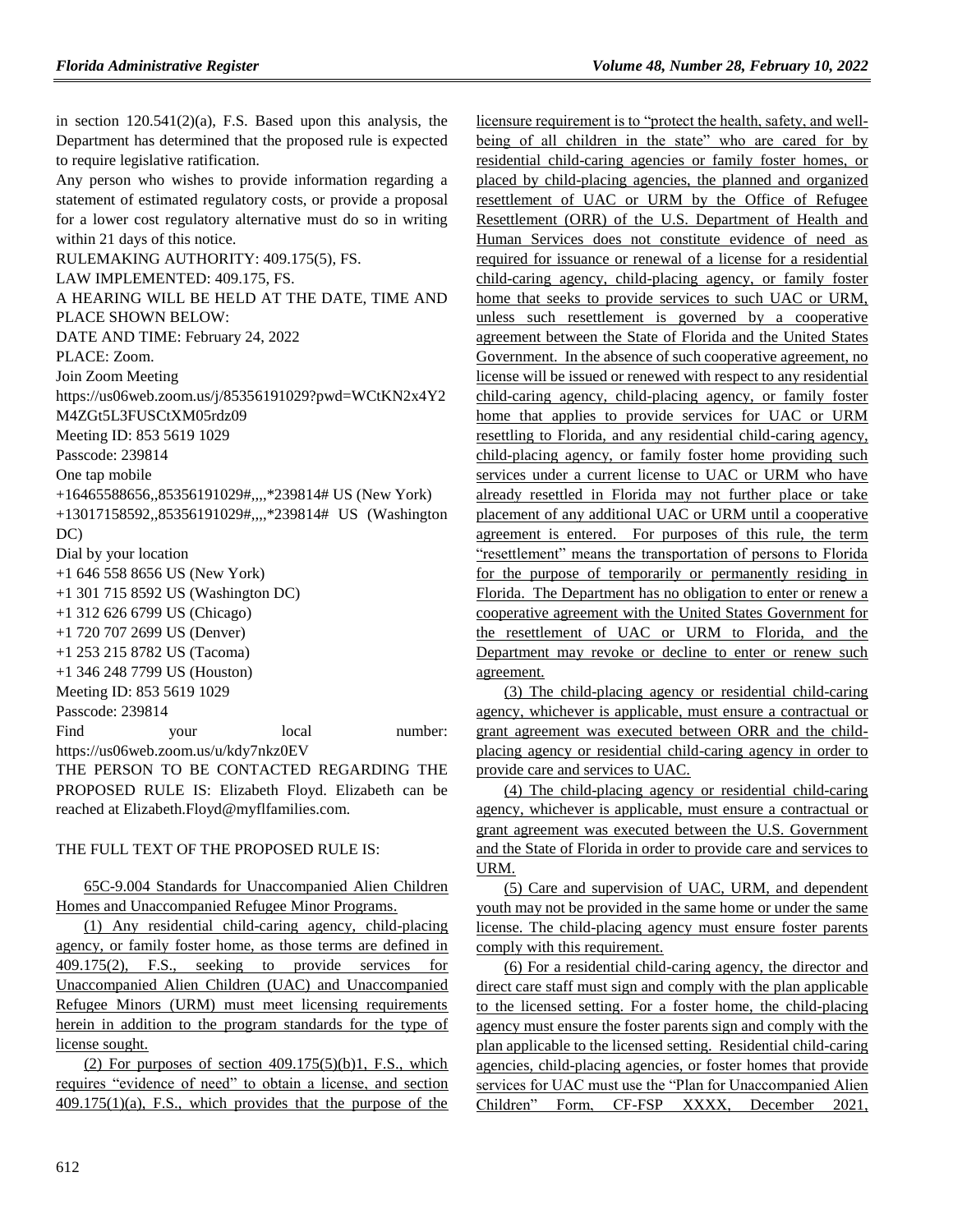incorporated by reference and available at XXXXXXX. Residential child-caring agencies, child-placing agencies, or foster homes that provide services for URM must use the "Partnership Plan for Unaccompanied Refugee Minors," Form CF-FSP XXXX, December 2021, incorporated by reference and available at XXXXXXX.

(7) The residential child-caring agency or child-placing agency, whichever is applicable, must conduct in-person welfare checks of any UAC that it places, or assists in placing, with a sponsor after the effective date of this rule to ensure each child's safety and well-being.

(a) The welfare checks must be completed a minimum of once every six months until one of the following occurs:

1. The child reaches the age of 18;

2. The child permanently leaves Florida;

3. The child is removed from the United States;

4. The child is granted lawful immigration status; or

5. The residential child-caring agency or child-placing agency closes or is no longer licensed.

(b) The welfare checks must include:

1. Verifying the identity of the child through previously submitted photographs obtained by the child-placing or residential child-caring agency;

2. Taking a photograph of the child;

3. Looking for any unusual marks on visible parts of the body;

4. Speaking with the child about any issues he or she may be experiencing; and

5. Speaking with the caregiver about the child's well-being and basic needs.

(c) The child-caring or child-placing agency must report the results of the welfare checks to the Department or, if applicable, the Florida Abuse Hotline as follows:

1. Suspected incidents of child abuse and neglect must be immediately reported to the Florida Abuse Hotline in accordance with Chapter 39, F.S.

2. If the welfare check does not reveal any of the incidents described in  $(7)(c)1$ . of this rule, then the report must be made no later than the fifth (5th) day of the month following the date the welfare check was conducted, e.g., if a welfare check is completed on January 15, then the report must be made no later than February 5. The report must include the following:

a. Name of the child and date of birth.

b. Date the welfare check was conducted.

c. Name of the child's caregiver.

d. Location of the in-person welfare check.

e. Statement affirming that there were no presenting issues or concerns.

f. Any indication that the child is no longer residing in or is temporarily relocated from the sponsor's home, to include that the child has been determined to be missing or the child's whereabouts are unknown.

(8) Any child-placing agency or residential child-caring agency that provides care to URM must adhere to all contractual and federal case management requirements when conducting in-person child welfare checks.

(9) The residential child-caring agency must ensure all direct care staff complete training hours on immigration in child welfare, cultural awareness, and human trafficking related topics, as outlined in section 4.3.6. of the Office of Refugee and Resettlement UAC Program Policy, March 11, 2019, incorporated by reference and available at http://www.flrules.org/Gateway/reference.asp?No=Ref-13072. The child-placing agency must ensure foster parents complete training hours outlined in 65C-45.002, F.A.C.

(10) The child-placing agency or residential child-caring agency must provide a copy of its education plan outlining how education will be provided.

(11) The child-placing agency or residential child-caring agency must develop policies and procedures on the administration and management of medication. A licensed health care provider must write or verbally order all nonprescription medications. Verbal orders must be documented in the child's file. The residential child-caring agency or child-placing agency must align all health and safety policies with ORR guidelines.

(12) The child-placing agency or residential child-caring agency must notify the Department of any changes in the contract/grant agreement with ORR, and submit an updated copy, to include ORR's decision to no longer utilize the facility.

(13) For purposes of this rule, the term "Unaccompanied Alien Child" has the same meaning as in 6 U.S.C.  $\S 279(g)(2)$ , and the term "Unaccompanied Refugee Minor" means an unaccompanied minor, as defined in 45 C.F.R. §400.111, who has met the federal eligibility standards for placement into the Unaccompanied Refugee Minor Program.

Rulemaking Authority 409.175(5) FS. Law Implemented 409.175 FS. History–New.

NAME OF PERSON ORIGINATING PROPOSED RULE: Hue Reynolds

NAME OF AGENCY HEAD WHO APPROVED THE PROPOSED RULE: Shevaun Harris

DATE PROPOSED RULE APPROVED BY AGENCY HEAD: February 9, 2022

DATE NOTICE OF PROPOSED RULE DEVELOPMENT PUBLISHED IN FAR: February 8, 2022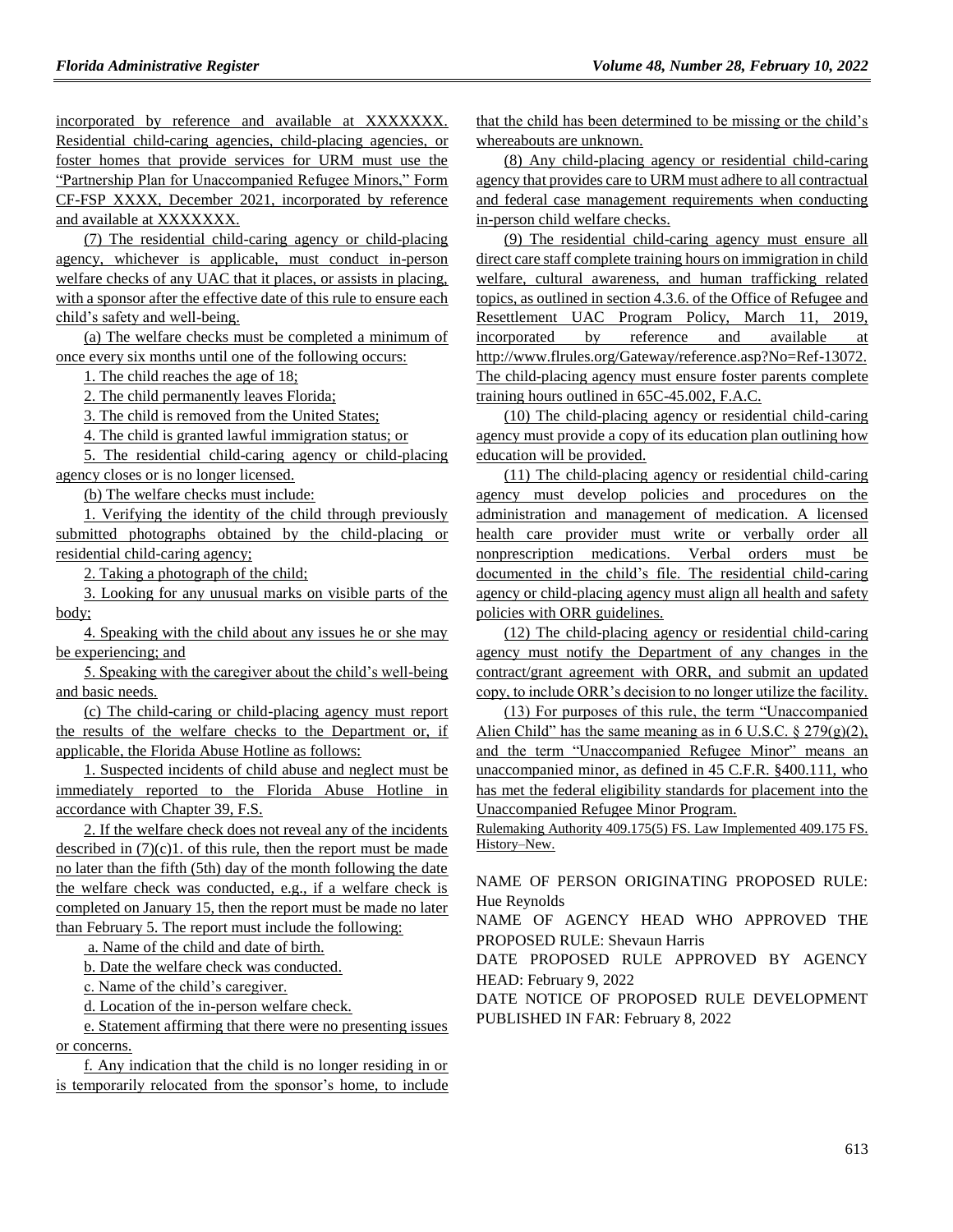## **[FISH AND WILDLIFE CONSERVATION](https://www.flrules.org/gateway/department.asp?id=68)  [COMMISSION](https://www.flrules.org/gateway/department.asp?id=68)**

#### **[Marine Fisheries](https://www.flrules.org/gateway/organization.asp?id=348)**

RULE NOS.: RULE TITLES: [68B-41.002](https://www.flrules.org/gateway/ruleNo.asp?id=68B-41.002) Definitions

[68B-41.004](https://www.flrules.org/gateway/ruleNo.asp?id=68B-41.004) Bag and Vessel Limits; Bycatch Allowance PURPOSE AND EFFECT: The Florida Fish and Wildlife Conservation Commission is changing to recreational dolphin bag and vessel limits in Atlantic state waters in response to stakeholder concerns about the status of the dolphin fishery. In recent years, charter captains and anglers have raised concerns about the declines in size and abundance of dolphin in southeast Florida and the Keys, and these observations are supported by Fish and Wildlife Research Institute's recreational landings analyses.

The purpose of these rule changes is to provide additional conservation measures for dolphin and help address stakeholder concerns.

The effect of the rule amendments is to reduce the recreational bag limit from 10 to 5 fish per person and reduce the private recreational vessel limit from 60 to 30 fish per vessel for Atlantic state waters. The rule amendments also clarify that captain and crew are prohibited from retaining a bag limit on for-hire trips statewide.

SUMMARY: These rule amendments modify the dolphin recreational bag and vessel limits for dolphin in Atlantic state waters. Additionally, the proposed rules clarify that captain and crew are prohibited from retaining a bag limit on for-hire trips statewide.

SUMMARY OF STATEMENT OF ESTIMATED REGULATORY COSTS AND LEGISLATIVE RATIFICATION:

The Agency has determined that this will not have an adverse impact on small business or likely increase directly or indirectly regulatory costs in excess of \$200,000 in the aggregate within one year after the implementation of the rule. A SERC has not been prepared by the Agency.

Any person who wishes to provide information regarding a statement of estimated regulatory costs, or provide a proposal for a lower cost regulatory alternative must do so in writing within 21 days of this notice.

RULEMAKING AUTHORITY: [Article IV, Section 9, Florida](https://www.flrules.org/gateway/flconstitution.asp?id=Article%20IV,%20Section%209,%20Florida%20Constitution)  [Constitution](https://www.flrules.org/gateway/flconstitution.asp?id=Article%20IV,%20Section%209,%20Florida%20Constitution)

LAW IMPLEMENTED: [Article IV, Section 9, Florida](https://www.flrules.org/gateway/flconstitution.asp?id=Article%20IV,%20Section%209,%20Florida%20Constitution)  [Constitution](https://www.flrules.org/gateway/flconstitution.asp?id=Article%20IV,%20Section%209,%20Florida%20Constitution)

A HEARING WILL BE HELD AT THE DATE, TIME AND PLACE SHOWN BELOW:

DATE AND TIME: During the Commission's regular meeting March 2-3, 2022, 8:30 a.m. – 5:00 p.m. each day

PLACE: Tampa Convention Center, Ballroom D, 333 S. Franklin Street, Tampa, Florida 33602

Pursuant to the provisions of the Americans with Disabilities Act, any person requiring special accommodations to participate in this workshop/meeting is asked to advise the agency at least 5 days before the workshop/meeting by contacting: the ADA Coordinator, at (850)488-6411. If you are hearing or speech impaired, please contact the agency using the Florida Relay Service, 1(800)955-8771 (TDD) or 1(800)955- 8770 (Voice).

THE PERSON TO BE CONTACTED REGARDING THE PROPOSED RULE IS: Jessica McCawley, Director, Division of Marine Fisheries Management, 620 S. Meridian St., Tallahassee, Florida 32399, and (850)487-0554.

## THE FULL TEXT OF THE PROPOSED RULE IS:

### **68B-41.002 Definitions.**

(1) "Atlantic Ocean" means all state waters along the east coast of Florida lying between the Florida-Georgia border and 83° West Longitude (near the Dry Tortugas Islands).

(2) "Dolphin" means a fish of the species *Coryphaena hippurus* or *Coryphaena equiselis*, or any part thereof.

(3) "Gulf of Mexico" means that body of water north and west of the line described in the definition of "Atlantic Ocean" contained in subsection (1) of this rule.

Rulemaking Authority Art. IV, Sec. 9, Fla. Const. Law Implemented Art. IV, Sec. 9, Fla. Const. History–New 1-1-91, Amended 7-15-96, 1- 1-98, Formerly 46-41.002, Amended 1-3-05, 9-1-13, 5-1-22.

#### **68B-41.004 Bag and Vessel Limits; Bycatch Allowance.**

(1) Recreational Limits –

(a) Bag Limit –

1. Gulf of Mexico. A recreational harvester may not harvest or land per day from Florida Waters or possess in or on Florida Waters more than 10 dolphin.

2. Atlantic Ocean. A recreational harvester may not harvest or land per day from Florida Waters or possess in or on Florida Waters more than 5 dolphin.

(b) Private Vessel Limit –

1. Gulf of Mexico. Except as provided in paragraph (1)(c), the recreational harvesters aboard a vessel in or on Florida Waters may not collectively possess or land more than 60 dolphin, regardless of the number of licensed or license-exempt persons onboard. This provision will not be construed to authorize harvest or possession of dolphin in excess of the applicable bag limits.

2. Atlantic Ocean. Except as provided in paragraph (1)(c), the recreational harvesters aboard a vessel in or on Florida Waters may not collectively possess or land more than 30 dolphin, regardless of the number of licensed or license-exempt persons onboard. This provision will not be construed to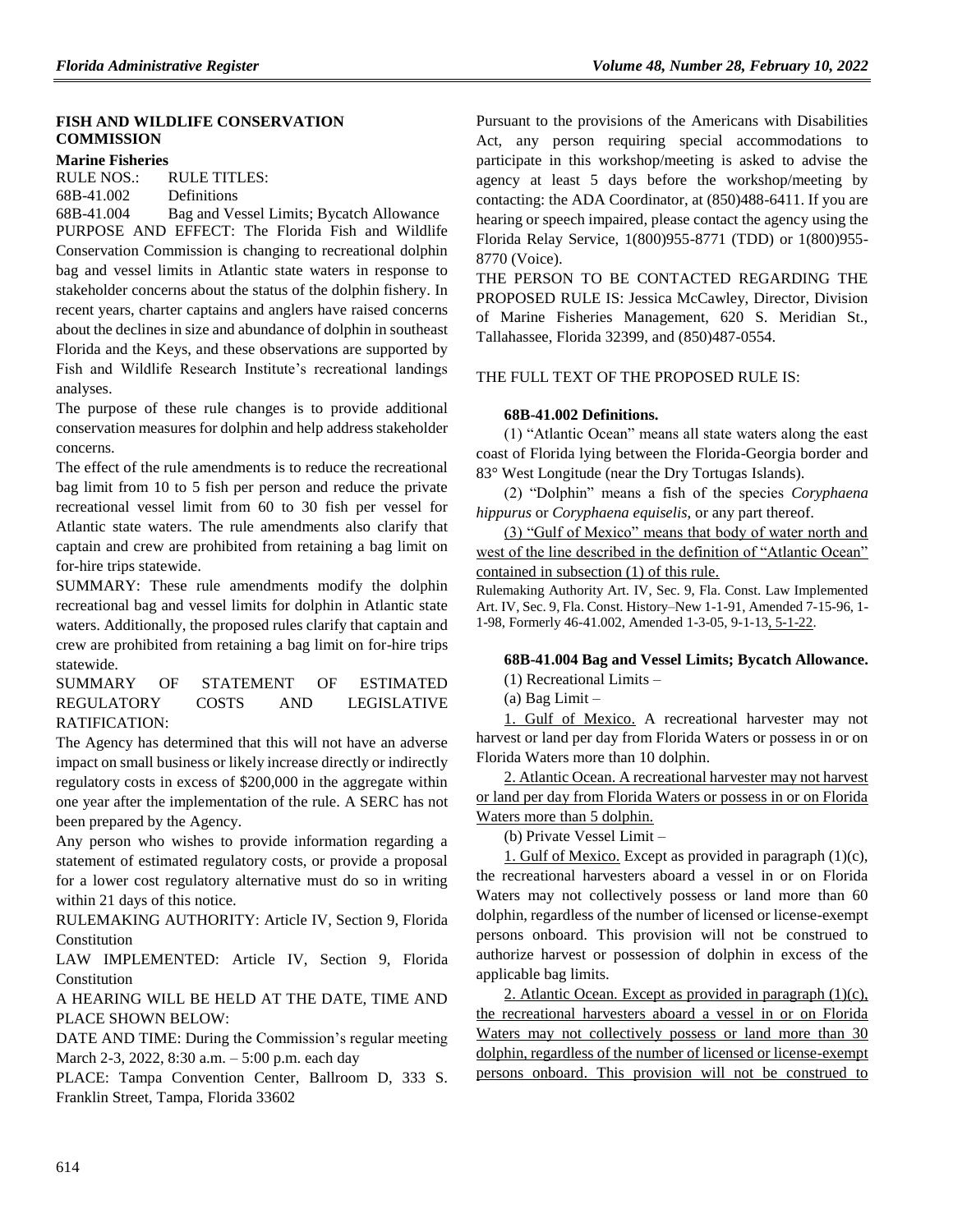authorize harvest or possession of dolphin in excess of the applicable bag limits.

(c) Vessel for Hire Limit – Possession of more than the daily bag limit of dolphin multiplied by the number of customers fishing aboard any Vessel for Hire is prohibited. This provision will not be construed to authorize harvest or possession of dolphin in excess of the applicable bag limit. In all Florida Waters of the Gulf of Mexico and Atlantic Ocean, the daily bag and possession limit for captains and crew on forhire vessels is zero.

#### (2) No change.

Rulemaking Authority Art. IV, Sec. 9, Fla. Const. Law Implemented Art. IV, Sec. 9, Fla. Const. History–New 1-1-91, Formerly 46-41.004, Amended 1-3-05, 9-1-13, 5-1-22.

NAME OF PERSON ORIGINATING PROPOSED RULE:

Jessica McCawley, Director, Division of Marine Fisheries Management, 620 S. Meridian St., Tallahassee, Florida 32399, (850)487-0554

NAME OF AGENCY HEAD WHO APPROVED THE PROPOSED RULE: Florida Fish and Wildlife Conservation Commission.

DATE PROPOSED RULE APPROVED BY AGENCY HEAD: December 16, 2021

DATE NOTICE OF PROPOSED RULE DEVELOPMENT PUBLISHED IN FAR: October 26, 2021

> Section III Notice of Changes, Corrections and Withdrawals

## NONE

Section IV Emergency Rules

## NONE

Section V Petitions and Dispositions Regarding Rule Variance or Waiver

## [FLORIDA HOUSING FINANCE CORPORATION](https://www.flrules.org/gateway/department.asp?id=67)

RULE NO.: RULE TITLE:

[67-48.002](https://www.flrules.org/gateway/ruleNo.asp?id=67-48.002) Definitions

NOTICE IS HEREBY GIVEN that on February 9, 2022, the Florida Housing Finance Corporation, received a petition for waiver of subsections 67-48.002(9), and (94) Florida Administrative Code (7/8/18) from HTG Lafayette, LLC to

allow Petitioner to insert HTG Holdings 2, LLC at the second principal disclosure level, remove two trusts and add four trusts at the third level, and disclose natural person trust beneficiaries and trustees at the fourth level.

A copy of the Petition for Variance or Waiver may be obtained by contacting: Ana McGlamory, Corporation Clerk, Florida Housing Finance Corporation, 227 North Bronough Street, Suite 5000, Tallahassee, FL 32301-1329. The Petition has also been posted on Florida Housing's website at floridahousing.org. Florida Housing will accept comments concerning the Petition for 14 days from the date of publication of this notice. To be considered, comments must be received on or before 5:00 p.m., Eastern Time, on the 14th day after publication of this notice at Florida Housing Finance Corporation, 227 North Bronough Street, Suite 5000, Tallahassee, Florida 32301-1329.

## [FLORIDA HOUSING FINANCE CORPORATION](https://www.flrules.org/gateway/department.asp?id=67)

RULE NO.: RULE TITLE:

[67-48.002](https://www.flrules.org/gateway/ruleNo.asp?id=67-48.002) Definitions

NOTICE IS HEREBY GIVEN that on February 09, 2022, the Florida Housing Finance Corporation, received a petition for waiver of subsections 67-48.002(9), and (94) Florida Administrative Code (7/8/18) from HTG Oak Valley, Ltd. to allow Petitioner to insert HTG Holdings 2, LLC at the second principal disclosure level, remove two trusts and add four trusts at the third level, and disclose natural person trust beneficiaries and trustees at the fourth level.

A copy of the Petition for Variance or Waiver may be obtained by contacting: Ana McGlamory, Corporation Clerk, Florida Housing Finance Corporation, 227 North Bronough Street, Suite 5000, Tallahassee, FL 32301-1329. The Petition has also been posted on Florida Housing's website at floridahousing.org. Florida Housing will accept comments concerning the Petition for 14 days from the date of publication of this notice. To be considered, comments must be received on or before 5:00 p.m., Eastern Time, on the 14th day after publication of this notice at Florida Housing Finance Corporation, 227 North Bronough Street, Suite 5000, Tallahassee, Florida 32301-1329.

[FLORIDA HOUSING FINANCE CORPORATION](https://www.flrules.org/gateway/department.asp?id=67) RULE NO.: RULE TITLE:

[67-48.002](https://www.flrules.org/gateway/ruleNo.asp?id=67-48.002) Definitions

NOTICE IS HEREBY GIVEN that on February 9, 2022, the Florida Housing Finance Corporation, received a petition for waiver of subsections 67-48.002(9), and (94) Florida Administrative Code (7/8/18) from HTG Fiori, LLC to allow Petitioner to insert HTG Holdings 2, LLC at the second principal disclosure level, remove two trusts and add four trusts at the third level, and disclose natural person trust beneficiaries and trustees at the fourth level.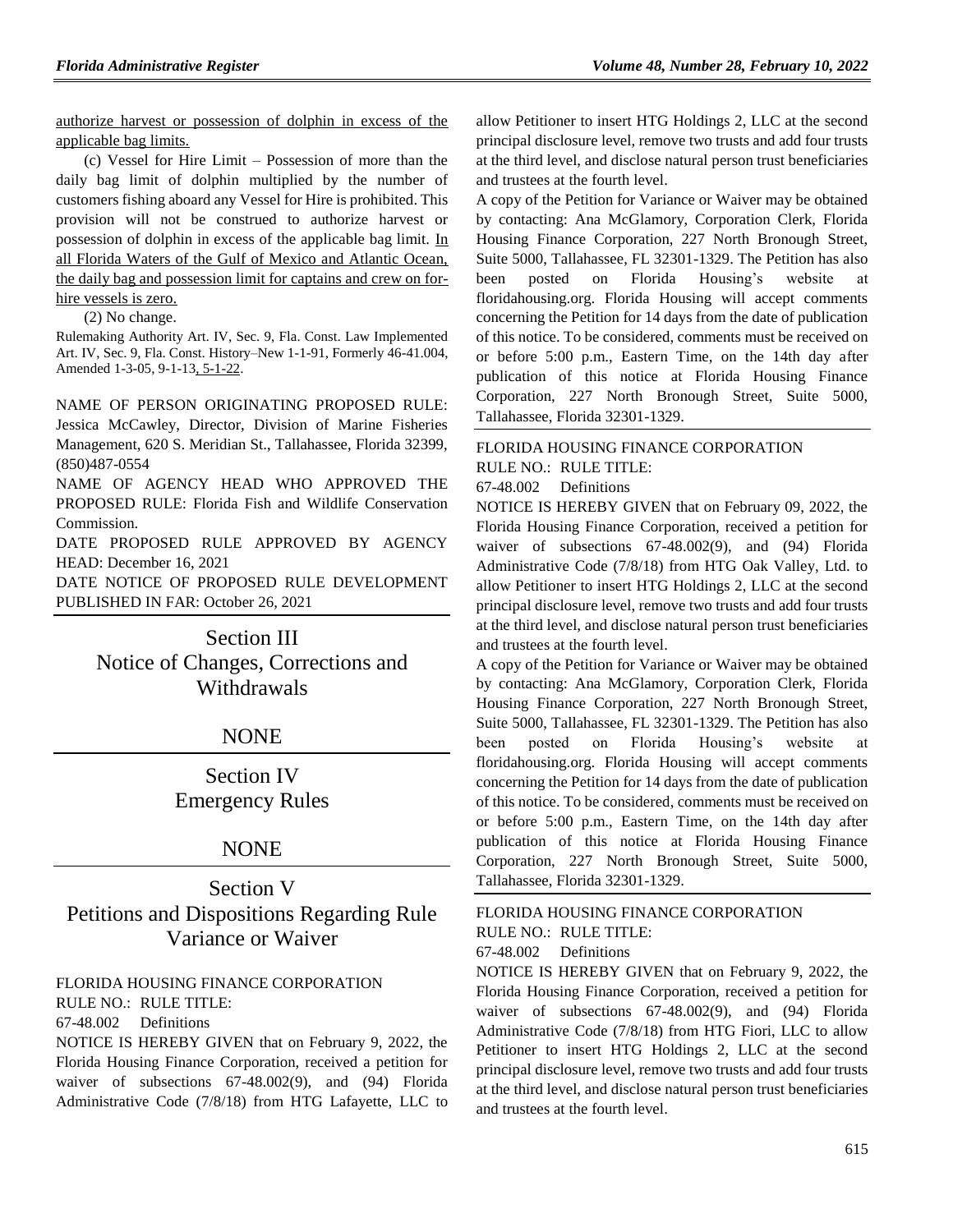A copy of the Petition for Variance or Waiver may be obtained by contacting: Ana McGlamory, Corporation Clerk, Florida Housing Finance Corporation, 227 North Bronough Street, Suite 5000, Tallahassee, FL 32301-1329. The Petition has also been posted on Florida Housing's website at floridahousing.org. Florida Housing will accept comments concerning the Petition for 14 days from the date of publication of this notice. To be considered, comments must be received on or before 5:00 p.m., Eastern Time, on the 14th day after publication of this notice at Florida Housing Finance Corporation, 227 North Bronough Street, Suite 5000, Tallahassee, Florida 32301-1329.

[FLORIDA HOUSING FINANCE CORPORATION](https://www.flrules.org/gateway/department.asp?id=67) RULE NO.: RULE TITLE:

[67-48.002](https://www.flrules.org/gateway/ruleNo.asp?id=67-48.002) Definitions

NOTICE IS HEREBY GIVEN that on February 9, 2022, the Florida Housing Finance Corporation, received a petition for waiver of subsections 67-48.002(9) and (94) Florida Administrative Code (7/8/18) from HTG Banyan, LLC to allow Petitioner to insert HTG Holdings 2, LLC at the second principal disclosure level, remove two trusts and add four trusts at the third level, and disclose natural person trust beneficiaries and trustees at the fourth level.

A copy of the Petition for Variance or Waiver may be obtained by contacting: Ana McGlamory, Corporation Clerk, Florida Housing Finance Corporation, 227 North Bronough Street, Suite 5000, Tallahassee, FL 32301-1329. The Petition has also been posted on Florida Housing's website at floridahousing.org. Florida Housing will accept comments concerning the Petition for 14 days from the date of publication of this notice. To be considered, comments must be received on or before 5:00 p.m., Eastern Time, on the 14th day after publication of this notice at Florida Housing Finance Corporation, 227 North Bronough Street, Suite 5000, Tallahassee, Florida 32301-1329.

## [FLORIDA HOUSING FINANCE CORPORATION](https://www.flrules.org/gateway/department.asp?id=67)

RULE NO.: RULE TITLE:

[67-48.002](https://www.flrules.org/gateway/ruleNo.asp?id=67-48.002) Definitions

NOTICE IS HEREBY GIVEN that on February 9, 2022, the Florida Housing Finance Corporation, received a petition for waiver of subsections 67-48.002(9) and (93) Florida Administrative Code (5/24/17) from HTG Rainbow Hosing, Ltd. to allow Petitioner to insert HTG Holdings 2, LLC at the second principal disclosure level, remove two trusts and add four trusts at the third level, and disclose natural person trust beneficiaries and trustees at the fourth level.

A copy of the Petition for Variance or Waiver may be obtained by contacting: Ana McGlamory, Corporation Clerk, Florida Housing Finance Corporation, 227 North Bronough Street, Suite 5000, Tallahassee, FL 32301-1329. The Petition has also been posted on Florida Housing's website at floridahousing.org. Florida Housing will accept comments concerning the Petition for 14 days from the date of publication of this notice. To be considered, comments must be received on or before 5:00 p.m., Eastern Time, on the 14th day after publication of this notice at Florida Housing Finance Corporation, 227 North Bronough Street, Suite 5000, Tallahassee, Florida 32301-1329.

# Section VI Notice of Meetings, Workshops and Public **Hearings**

### [DEPARTMENT OF STATE](https://www.flrules.org/gateway/department.asp?id=1)

[Division of Arts and Culture](https://www.flrules.org/gateway/organization.asp?id=17)

The Florida Division of Arts and Culture announces a public meeting to which all persons are invited.

DATES AND TIMES: February 22, 2022, 8:30 a.m.; February 23, 2022, 8:30 a.m.; February 24, 2022, 8:30 a.m.

PLACE: This meeting will be held person at the R.A. Gray Building and via webinar and teleconference.

Please join the meetings from your computer, tablet or smartphone. https://global.gotomeeting.com/join/720362693

You can also dial in using your phone. United States (Toll Free): 1(877)309-2073, United States: (646)749-3129, Access Code: 720-362-693

Join from a video-conferencing room or system. Dial in or type: 67.217.95.2 or inroomlink.goto.com, Meeting ID: 720 362 693 or dial directly: 720362693@67.217.95.2 or 67.217.95.2##720362693

GENERAL SUBJECT MATTER TO BE CONSIDERED: To review and score grant applications for the African-American Cultural & Historical grant program.

A copy of the agenda may be obtained by contacting: The Division of Arts and Culture at (850)245-6470 or by visiting our website: www.dos.myflorida.com/cultural.

Pursuant to the provisions of the Americans with Disabilities Act, any person requiring special accommodations to participate in this workshop/meeting is asked to advise the agency at least 48 hours before the workshop/meeting by contacting: Rachelle Ashmore, (850)245-6490, rachelle.ashmore@dos.myflorida.com. If you are hearing or speech impaired, please contact the agency using the Florida Relay Service, 1(800)955-8771 (TDD) or 1(800)955-8770 (Voice).

For more information, you may contact: Teri Abstein, (850)245-6299, teri.abstein@dos.myflorida.com.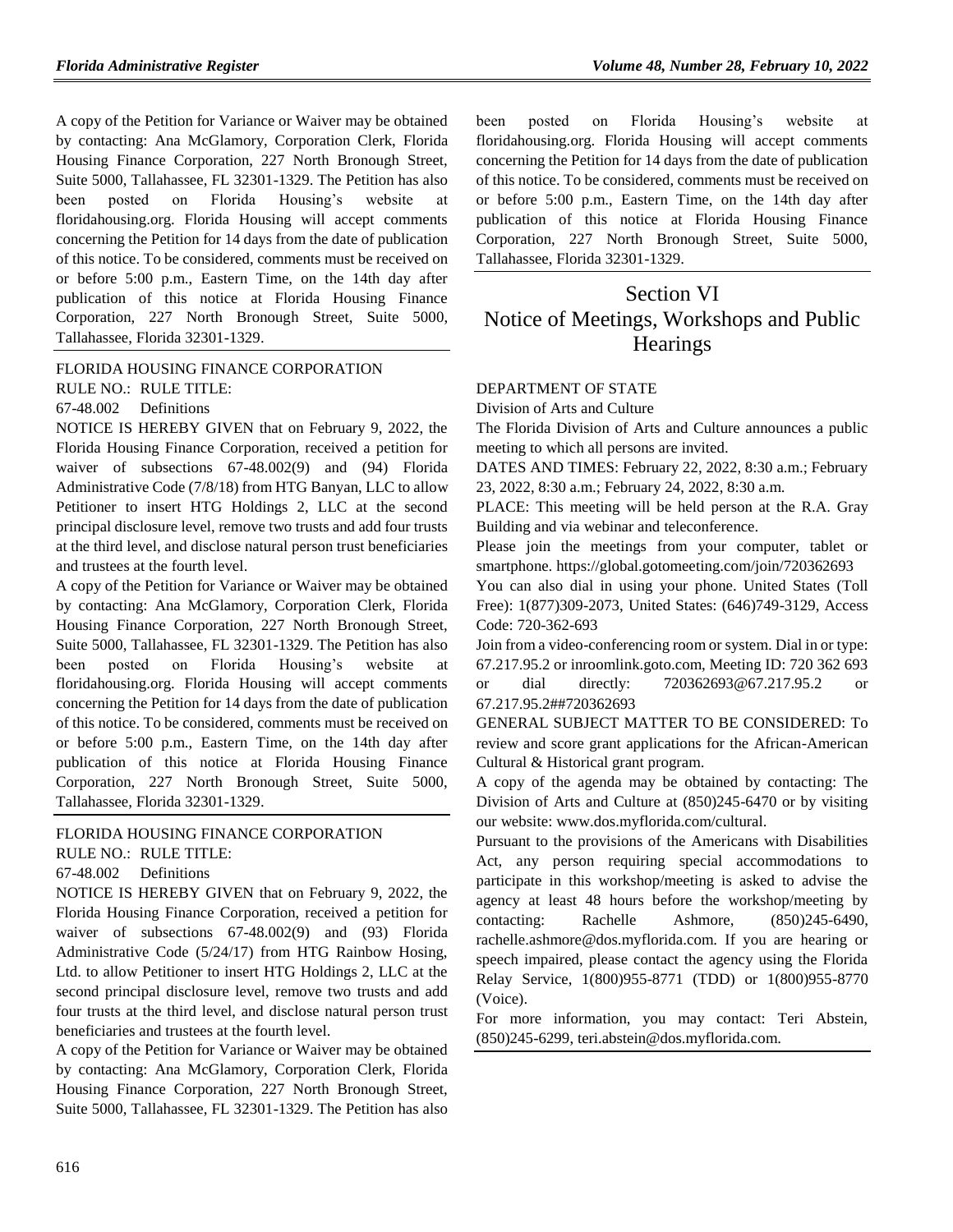## [DEPARTMENT OF LEGAL AFFAIRS](https://www.flrules.org/gateway/department.asp?id=2)

[Division of Victim Services and Criminal Justice Programs](https://www.flrules.org/gateway/organization.asp?id=48)

The Council on the Social Status of Black Men and Boys announces a telephone conference call to which all persons are invited.

DATE AND TIME: Mentors of Male African Americans Network (M.M.A.A.N. Up!) Subcommittee Meeting, Tuesday, February 15, 2022, 2:00 p.m. – 4:00 p.m.

PLACE: Please join the meeting from your computer, tablet or smartphone. https://meet.goto.com/325143397

You can also dial in using your phone. United States (Toll Free): 1(877)309-2073, United States: (646)749-3129, Access Code: 325-143-397

Join from a video-conferencing room or system. Dial in or type: 67.217.95.2 or inroomlink.goto.com, Meeting ID: 325 143 397

or dial directly: 325143397@67.217.95.2 or 67.217.95.2##325143397

Get the app now and be ready when your first meeting starts: https://meet.goto.com/install

GENERAL SUBJECT MATTER TO BE CONSIDERED: The Council shall make a systematic study of the conditions affecting black men and boys, including, but not limited to, homicide rates, arrest and incarceration rate, poverty, violence, drug abuse, death rates, disparate annual income levels, school performance in all grade levels including postsecondary levels, and health issues.

A copy of the agenda may be obtained by contacting: http://www.cssbmb.com.

Pursuant to the provisions of the Americans with Disabilities Act, any person requiring special accommodations to participate in this workshop/meeting is asked to advise the agency at least 48 hours before the workshop/meeting by contacting: The Bureau of Criminal Justice Programs at (850)414-3300. If you are hearing or speech impaired, please contact the agency using the Florida Relay Service, 1(800)955- 8771 (TDD) or 1(800)955-8770 (Voice).

For more information, you may contact: The Bureau of Criminal Justice Programs at (850)414-3300

#### [DEPARTMENT OF EDUCATION](https://www.flrules.org/gateway/department.asp?id=6)

[Postsecondary Reciprocal Distance Education Coordinating](https://www.flrules.org/gateway/organization.asp?id=1281)  [Council](https://www.flrules.org/gateway/organization.asp?id=1281)

The Postsecondary Reciprocal Distance Education Coordinating Council (PRDECC) announces a public meeting to which all persons are invited.

DATE AND TIME: February 23, 2022, 2:00 p.m.

PLACE: Turlington Building, 325 West Gaines Street, Tallahassee, Florida 32399, Room 1721-1725

GENERAL SUBJECT MATTER TO BE CONSIDERED: The Postsecondary Reciprocal Distance Education Coordinating Council (PRDECC) will conduct a review of initial and renewal

institutional applications to participate in the Florida State Authorization Reciprocity Agreement (FL-SARA).

PUBLIC COMMENT: The Council is committed to promoting transparency and public input during its public meetings. Speakers are requested to complete a public comment form, which will be available at the meeting, and to indicate whether they represent a group or faction. The Council will hear public comment only regarding issues on the agenda. Individuals and representatives of groups will generally be allotted three minutes, but the time may be extended or shortened at the discretion of the chair. The Chair may impose a cumulative time limit for all public comment on any agenda item.

A copy of the agenda may be obtained by contacting: The Council Office at Commission for Independent Education, 325 West Gaines Street, Suite 1414, Tallahassee, Florida 32399- 0300 or by visiting www.flsara.org.

Pursuant to the provisions of the Americans with Disabilities Act, any person requiring special accommodations to participate in this workshop/meeting is asked to advise the agency at least 5 days before the workshop/meeting by contacting: The Council Office at Commission for Independent Education, 325 West Gaines Street, Suite 1414, Tallahassee, Florida 32399-0300 or by visiting www.flsara.org. If you are hearing or speech impaired, please contact the agency using the Florida Relay Service, 1(800)955-8771 (TDD) or 1(800)955- 8770 (Voice).

If any person decides to appeal any decision made by the Board with respect to any matter considered at this meeting or hearing, he/she will need to ensure that a verbatim record of the proceeding is made, which record includes the testimony and evidence from which the appeal is to be issued.

For more information, you may contact: The Council Office at Commission for Independent Education, 325 West Gaines Street, Suite 1414, Tallahassee, Florida 32399-0300 or by visiting www.flsara.org.

#### [FLORIDA COMMISSION ON OFFENDER REVIEW](https://www.flrules.org/gateway/department.asp?id=23)

The Florida Commission on Offender Review announces a public meeting to which all persons are invited.

DATES AND TIMES: Wednesday, March 2, 2022, 9:00 a.m.; Wednesday, March 9, 2022, 9:00 a.m.; Wednesday, March 23, 2022, 9:00 a.m.

PLACE: Betty Easley Conference Center, Room #152, 4075 Esplanade Way, Tallahassee, Florida 32399

The meeting will also be held via conference call. To participate in the meeting, call United States (Toll Free): 1(877)309-2073 or United States: (571)317-3129 and dial access code 337-350- 165. For questions and correspondence from inmate supporters, please email inmatessupporter@fcor.state.fl.us. For questions and correspondence regarding victims' rights, please email victimsquestions@fcor.state.fl.us.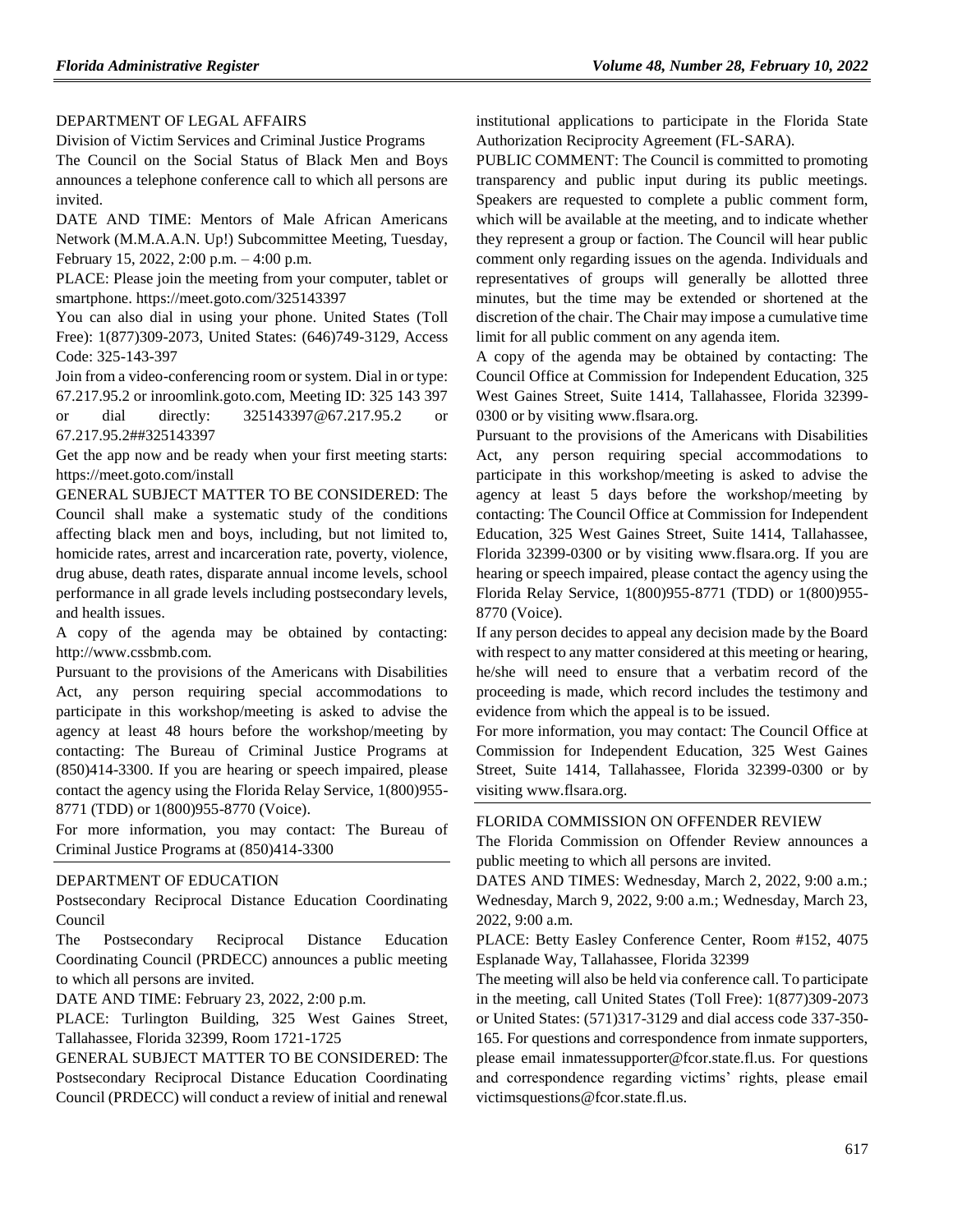GENERAL SUBJECT MATTER TO BE CONSIDERED: Regularly scheduled meeting for all Parole, Conditional Release, Conditional Medical Release, Addiction Recovery, Control Release and all other Commission business.

A copy of the agenda may be obtained by contacting: Florida Commission on Offender Review, (850)488-1293.

Pursuant to the provisions of the Americans with Disabilities Act, any person requiring special accommodations to participate in this workshop/meeting is asked to advise the agency at least 5 days before the workshop/meeting by contacting: Florida Commission on Offender Review at ada@fcor.state.fl.us. If you are hearing or speech impaired, please contact the agency using the Florida Relay Service, 1(800)955-8771 (TDD) or 1(800)955-8770 (Voice).

If any person decides to appeal any decision made by the Board with respect to any matter considered at this meeting or hearing, he/she will need to ensure that a verbatim record of the proceeding is made, which record includes the testimony and evidence from which the appeal is to be issued.

## [FLORIDA COMMISSION ON OFFENDER REVIEW](https://www.flrules.org/gateway/department.asp?id=23)

The Florida Commission on Offender Review announces a public meeting to which all persons are invited.

DATES AND TIMES: Thursday, March 3, 2022, 11:00 a.m.; Thursday, March 10, 2022, 11:00 a.m.; Thursday, March 24, 2022, 11:00 a.m.

PLACE: There will be no in person Commission meeting. The meeting will be held via conference call. To participate in the meeting, call United States (Toll Free): 1(877)309-2073 or United States: (571)317-3129 and dial access code 337-350- 165. For questions and correspondence from inmate supporters, please email inmatessupporter@fcor.state.fl.us. For questions and correspondence regarding victims' rights, please email victimsquestions@fcor.state.fl.us.

GENERAL SUBJECT MATTER TO BE CONSIDERED: Regularly scheduled meeting for all Parole, Conditional Release, Conditional Medical Release, Addiction Recovery, Control Release and all other Commission business.

A copy of the agenda may be obtained by contacting: Florida Commission on Offender Review, (850)488-1293.

Pursuant to the provisions of the Americans with Disabilities Act, any person requiring special accommodations to participate in this workshop/meeting is asked to advise the agency at least 5 days before the workshop/meeting by contacting: Florida Commission on Offender Review at ada@fcor.state.fl.us. If you are hearing or speech impaired, please contact the agency using the Florida Relay Service, 1(800)955-8771 (TDD) or 1(800)955-8770 (Voice).

If any person decides to appeal any decision made by the Board with respect to any matter considered at this meeting or hearing, he/she will need to ensure that a verbatim record of the

proceeding is made, which record includes the testimony and evidence from which the appeal is to be issued.

### [FLORIDA COMMISSION ON OFFENDER REVIEW](https://www.flrules.org/gateway/department.asp?id=23)

The Florida Commission on Offender Review announces a public meeting to which all persons are invited.

DATE AND TIME: Wednesday, March 30, 2022, 10:00 a.m.

PLACE: There will be no in person Commission meeting. The meeting will be held via conference call. To participate in the meeting, call United States (Toll Free): 1(877)309-2073 or United States: (571)317-3129 and dial access code 337-350- 165. For questions and correspondence from inmate supporters, please email inmatessupporter@fcor.state.fl.us. For questions and correspondence regarding victims' rights, please email victimsquestions@fcor.state.fl.us.

GENERAL SUBJECT MATTER TO BE CONSIDERED: Regularly scheduled meeting for all Conditional Medical Release cases and all other Commission business.

A copy of the agenda may be obtained by contacting: Florida Commission on Offender Review, (850)488-1293.

Pursuant to the provisions of the Americans with Disabilities Act, any person requiring special accommodations to participate in this workshop/meeting is asked to advise the agency at least 5 days before the workshop/meeting by contacting: Florida Commission on Offender Review at ada@fcor.state.fl.us. If you are hearing or speech impaired, please contact the agency using the Florida Relay Service, 1(800)955-8771 (TDD) or 1(800)955-8770 (Voice).

If any person decides to appeal any decision made by the Board with respect to any matter considered at this meeting or hearing, he/she will need to ensure that a verbatim record of the proceeding is made, which record includes the testimony and evidence from which the appeal is to be issued.

#### [REGIONAL PLANNING COUNCILS](https://www.flrules.org/gateway/department.asp?id=29)

[Tampa Bay Regional Planning Council](https://www.flrules.org/gateway/organization.asp?id=64)

The Tampa Bay Regional Planning Council's Local Emergency Planning Committee announces a public meeting to which all persons are invited.

DATE AND TIME: February 23, 2022, 10:30 a.m.

PLACE: 4000 Gateway Centre Blvd, Pinellas Park FL 33782 GENERAL SUBJECT MATTER TO BE CONSIDERED: To conduct the regular business of the Tampa Bay Regional Planning Council's Local Emergency Planning Committee.

A copy of the agenda may be obtained by contacting: Wren Krahl, Wren@tbrpc.org.

Pursuant to the provisions of the Americans with Disabilities Act, any person requiring special accommodations to participate in this workshop/meeting is asked to advise the agency at least 4 days before the workshop/meeting by contacting: Wren Krahl, Wren@tbrpc.org. If you are hearing or speech impaired, please contact the agency using the Florida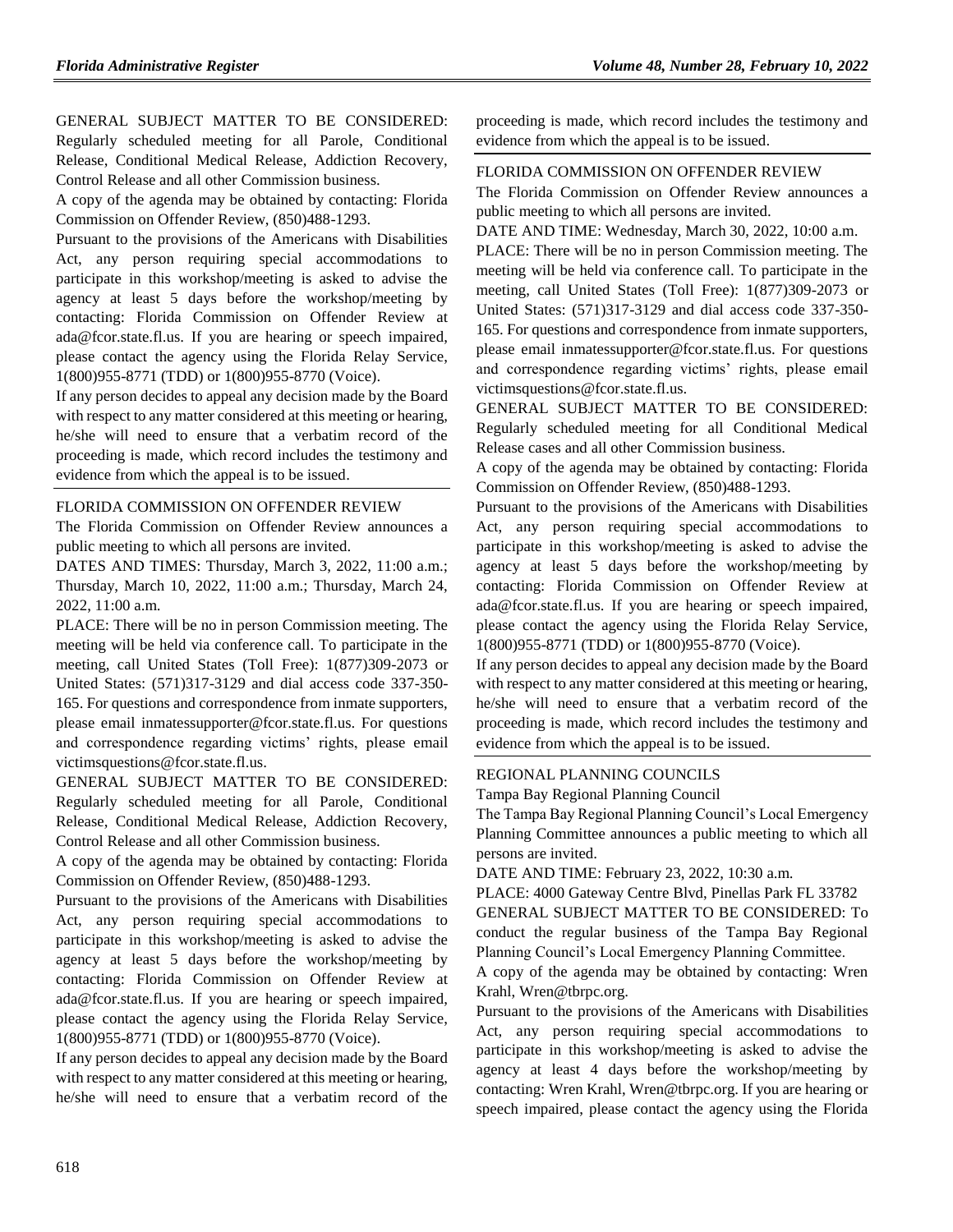Relay Service, 1(800)955-8771 (TDD) or 1(800)955-8770 (Voice).

For more information, you may contact: Wren Krahl, Wren@tbrpc.org.

#### [REGIONAL PLANNING COUNCILS](https://www.flrules.org/gateway/department.asp?id=29)

[Southwest Florida Regional Planning Council](https://www.flrules.org/gateway/organization.asp?id=65)

The Southwest Florida Regional Planning Council/LEPC District 9 announces a public meeting to which all persons are invited.

DATE AND TIME: Thursday, February 24, 2022, 9:30 a.m.

PLACE: VIRTUAL ZOOM MEETING: https://us06web.zoom.us/j/88673358240?pwd=c0ZEbkFRd2c 5a3NCVCtDS3dwTmRQQT09

GENERAL SUBJECT MATTER TO BE CONSIDERED: Quarterly meeting of the Southwest Florida Local Emergency Planning Committee.

A copy of the agenda may be obtained by contacting: Amelia Williams awilliams@swfrpc.org.

Pursuant to the provisions of the Americans with Disabilities Act, any person requiring special accommodations to participate in this workshop/meeting is asked to advise the agency at least 5 days before the workshop/meeting by contacting: Amelia Williams awilliams@swfrpc.org. If you are hearing or speech impaired, please contact the agency using the Florida Relay Service, 1(800)955-8771 (TDD) or 1(800)955- 8770 (Voice).

If any person decides to appeal any decision made by the Board with respect to any matter considered at this meeting or hearing, he/she will need to ensure that a verbatim record of the proceeding is made, which record includes the testimony and evidence from which the appeal is to be issued.

For more information, you may contact: Amelia Williams awilliams@swfrpc.org.

#### [REGIONAL PLANNING COUNCILS](https://www.flrules.org/gateway/department.asp?id=29)

[Treasure Coast Regional Planning Council](https://www.flrules.org/gateway/organization.asp?id=67)

The Treasure Coast Regional Planning Council announces a public meeting to which all persons are invited.

DATE AND TIME: March 25, 2022, 8:30 a.m.

PLACE: Indian River State College Chastain Campus, Wolf High-Technology Center, 2400 SE Salerno Road, Stuart, Florida 34997

GENERAL SUBJECT MATTER TO BE CONSIDERED: The purpose of the summit is to engage stakeholders in the region of Palm Beach, Martin, St. Lucie, and Indian River counties as part of the process to update the Comprehensive Economic Development Strategy plan. The goal is to provide an opportunity for broad-based and diverse stakeholder participation that addresses the economic problems and potential of the entire region.

Local Governments, Elected Officials, and various Boards and Committees may be in attendance. Members of the public are encouraged to register and attend the summit and will be provided with an opportunity to make comments during the event.

Please note that this meeting was previously advertised on February 2, 2022 in Volume 48/22.

A copy of the agenda may be obtained by contacting: Stephanie Heidt at (772)221-4060 or sheidt@tcrpc.org.

Pursuant to the provisions of the Americans with Disabilities Act, any person requiring special accommodations to participate in this workshop/meeting is asked to advise the agency at least 5 days before the workshop/meeting by contacting: Stephanie Heidt at (772)221-4060 or sheidt@tcrpc.org. If you are hearing or speech impaired, please contact the agency using the Florida Relay Service, 1(800)955- 8771 (TDD) or 1(800)955-8770 (Voice).

If any person decides to appeal any decision made by the Board with respect to any matter considered at this meeting or hearing, he/she will need to ensure that a verbatim record of the proceeding is made, which record includes the testimony and evidence from which the appeal is to be issued.

For more information, you may contact: Stephanie Heidt at (772)221-4060 or sheidt@tcrpc.org.

#### [DEPARTMENT OF CORRECTIONS](https://www.flrules.org/gateway/department.asp?id=33)

The Florida Department of Corrections announces a public meeting to which all persons are invited.

DATE AND TIME: Thursday, February 17, 2022, 10:00 a.m.

PLACE: Reception and Medical Center (Training Building), 7765 South County Road 231, Lake Butler, Fl. 32054

GENERAL SUBJECT MATTER TO BE CONSIDERED: Regular Quarterly Meeting of the RMC Hospital Governing Body. A portion of the meeting governed by subsection 945.6032(3) and paragraph 766.101(7)(a), F.S., is to be closed to the public to allow the RMCH Governing Body to discuss information that is confidential and exempt from public meetings and public records. This portion of the meeting will be announced at the meeting.

A copy of the agenda may be obtained by contacting: A link to the public portion of the agenda can be requested from Colby Elwood at (386)496-7204 or celwood@TeamCenturion.com or the following link: http://www.dc.state.fl.us/ci/docs/RMC\_Agenda\_021722.pdf.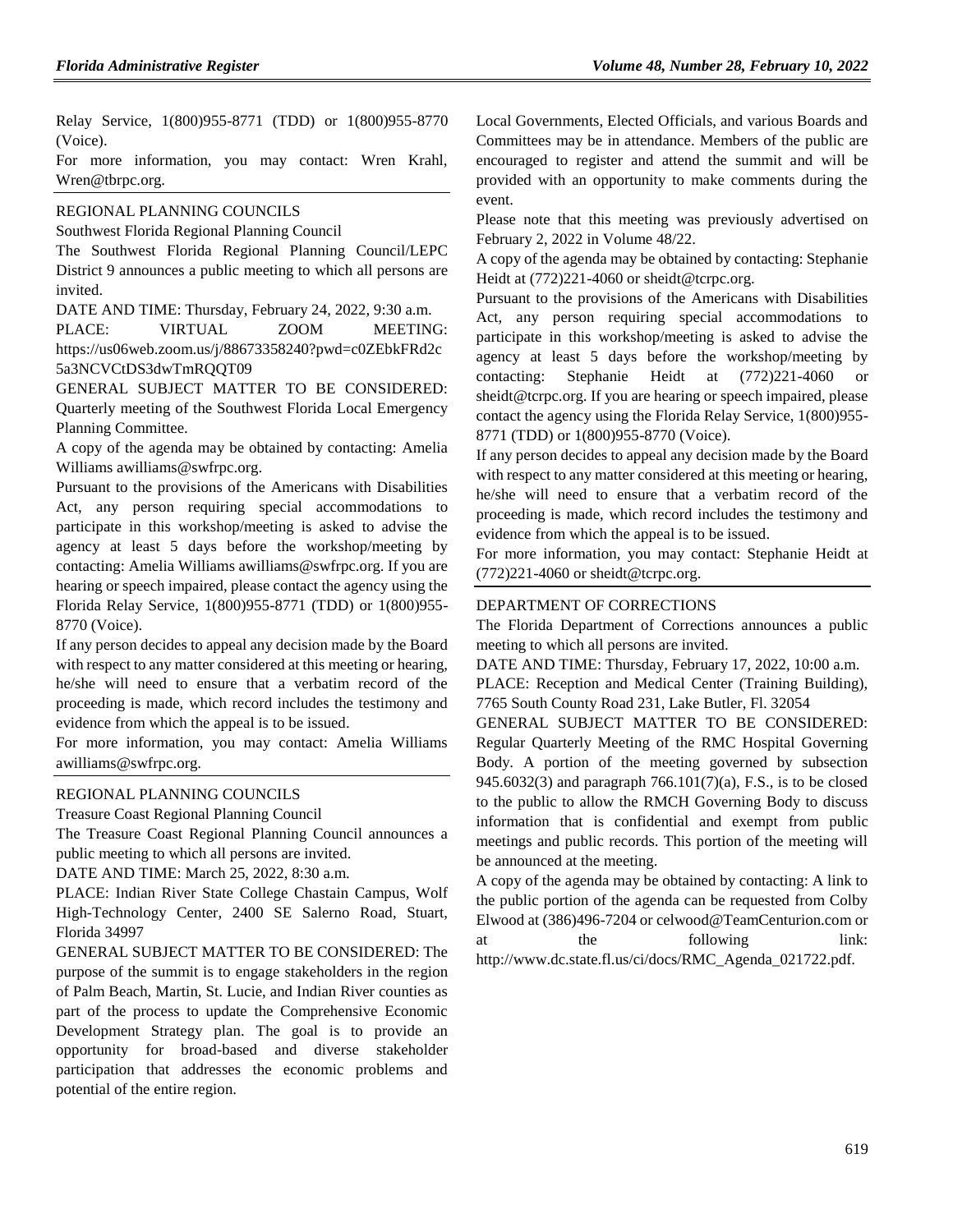Pursuant to the provisions of the Americans with Disabilities Act, any person requiring special accommodations to participate in this workshop/meeting is asked to advise the agency at least 3 days before the workshop/meeting by contacting: Colby Elwood at (386)496-7204 or celwood@TeamCenturion.com. If you are hearing or speech impaired, please contact the agency using the Florida Relay Service, 1(800)955-8771 (TDD) or 1(800)955-8770 (Voice).

## [DEPARTMENT OF HEALTH](https://www.flrules.org/gateway/department.asp?id=64)

#### [Board of Medicine](https://www.flrules.org/gateway/organization.asp?id=331)

The Board of Medicine – North Probable Cause Panel announces a public meeting to which all persons are invited.

DATE AND TIME: Friday, March 18, 2022, 2:30 p.m. ET or soon thereafter

PLACE: You may join the meeting from your computer, tablet, or smartphone through the following link: https://global.gotomeeting.com/join/841195637. You may also join the meeting using your phone at the following number: (646)749-3122, access code: 841-195-637. To maximize your access to the meeting, the Department highly recommends that you download the GoToMeeting app on your computer, tablet, or smartphone prior to the meeting.

GENERAL SUBJECT MATTER TO BE CONSIDERED: The panel will conduct a meeting related to public disciplinary cases.

A copy of the agenda may be obtained by contacting: April Houston at (850)558-9858 or emailing her at April.Houston@flhealth.gov.

Pursuant to the provisions of the Americans with Disabilities Act, any person requiring special accommodations to participate in this workshop/meeting is asked to advise the agency at least 7 days before the workshop/meeting by contacting: April Houston at (850)558-9858 or emailing her at April.Houston@flhealth.gov. If you are hearing or speech impaired, please contact the agency using the Florida Relay Service, 1(800)955-8771 (TDD) or 1(800)955-8770 (Voice).

If any person decides to appeal any decision made by the Board with respect to any matter considered at this meeting or hearing, he/she will need to ensure that a verbatim record of the proceeding is made, which record includes the testimony and evidence from which the appeal is to be issued.

For more information, you may contact: April Houston at (850)558-9858 or emailing her at April.Houston@flhealth.gov.

## [DEPARTMENT OF HEALTH](https://www.flrules.org/gateway/department.asp?id=64)

#### [Board of Medicine](https://www.flrules.org/gateway/organization.asp?id=331)

The Board of Medicine – North Probable Cause Panel announces a public meeting to which all persons are invited. DATE AND TIME: Friday, April 29, 2022, 2:30 p.m. ET or soon thereafter

PLACE: You may join the meeting from your computer, tablet, or smartphone through the following link: https://global.gotomeeting.com/join/841195637. You may also join the meeting using your phone at the following number: (646)749-3122, access code: 841-195-637. To maximize your access to the meeting, the Department highly recommends that you download the GoToMeeting app on your computer, tablet, or smartphone prior to the meeting.

GENERAL SUBJECT MATTER TO BE CONSIDERED: The panel will conduct a meeting related to public disciplinary cases.

A copy of the agenda may be obtained by contacting: April Houston at (850)558-9858 or emailing her at April.Houston@flhealth.gov.

Pursuant to the provisions of the Americans with Disabilities Act, any person requiring special accommodations to participate in this workshop/meeting is asked to advise the agency at least 7 days before the workshop/meeting by contacting: April Houston at (850)558-9858 or emailing her at April.Houston@flhealth.gov. If you are hearing or speech impaired, please contact the agency using the Florida Relay Service, 1(800)955-8771 (TDD) or 1(800)955-8770 (Voice).

If any person decides to appeal any decision made by the Board with respect to any matter considered at this meeting or hearing, he/she will need to ensure that a verbatim record of the proceeding is made, which record includes the testimony and evidence from which the appeal is to be issued.

For more information, you may contact: April Houston at (850)558-9858 or emailing her at April.Houston@flhealth.gov.

## [DEPARTMENT OF HEALTH](https://www.flrules.org/gateway/department.asp?id=64)

[Board of Medicine](https://www.flrules.org/gateway/organization.asp?id=331)

The Board of Medicine – North Probable Cause Panel announces a public meeting to which all persons are invited.

DATE AND TIME: Friday, May 27, 2022, 2:30 p.m. ET or soon thereafter

PLACE: You may join the meeting from your computer, tablet, or smartphone through the following link: https://global.gotomeeting.com/join/841195637. You may also join the meeting using your phone at the following number: (646)749-3122, access code: 841-195-637. To maximize your access to the meeting, the Department highly recommends that you download the GoToMeeting app on your computer, tablet, or smartphone prior to the meeting.

GENERAL SUBJECT MATTER TO BE CONSIDERED: The panel will conduct a meeting related to public disciplinary cases.

A copy of the agenda may be obtained by contacting: April Houston at (850)558-9858 or emailing her at April.Houston@flhealth.gov.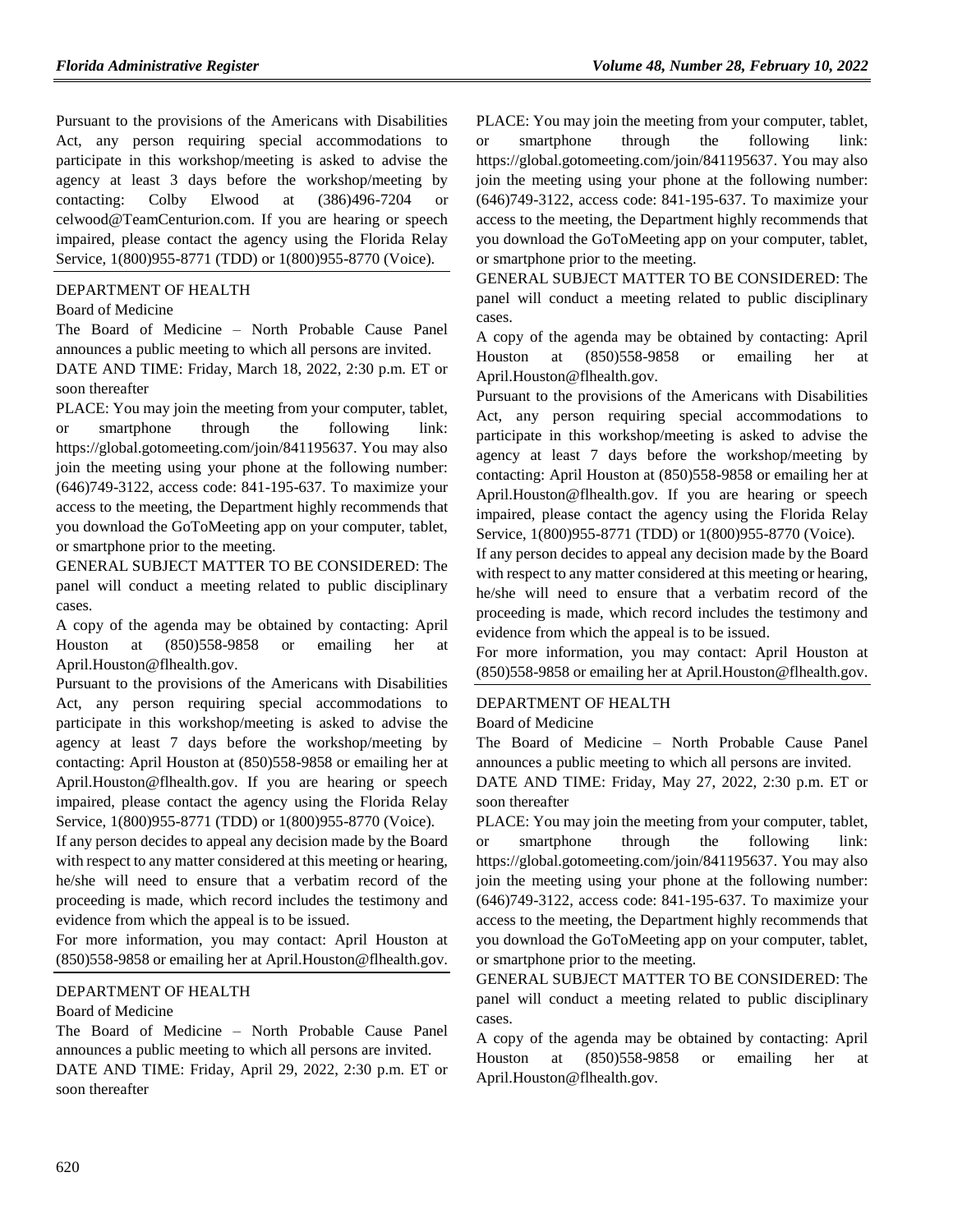Pursuant to the provisions of the Americans with Disabilities Act, any person requiring special accommodations to participate in this workshop/meeting is asked to advise the agency at least 7 days before the workshop/meeting by contacting: April Houston at (850)558-9858 or emailing her at April.Houston@flhealth.gov. If you are hearing or speech impaired, please contact the agency using the Florida Relay Service, 1(800)955-8771 (TDD) or 1(800)955-8770 (Voice).

If any person decides to appeal any decision made by the Board with respect to any matter considered at this meeting or hearing, he/she will need to ensure that a verbatim record of the proceeding is made, which record includes the testimony and evidence from which the appeal is to be issued.

For more information, you may contact: April Houston at (850)558-9858 or emailing her at April.Houston@flhealth.gov.

#### [DEPARTMENT OF HEALTH](https://www.flrules.org/gateway/department.asp?id=64)

[Board of Medicine](https://www.flrules.org/gateway/organization.asp?id=331)

The Board of Medicine – North Probable Cause Panel announces a public meeting to which all persons are invited.

DATE AND TIME: Friday, June 24, 2022, 2:30 p.m. ET or soon thereafter

PLACE: You may join the meeting from your computer, tablet, or smartphone through the following link: https://global.gotomeeting.com/join/841195637. You may also join the meeting using your phone at the following number: (646)749-3122, access code: 841-195-637. To maximize your access to the meeting, the Department highly recommends that you download the GoToMeeting app on your computer, tablet, or smartphone prior to the meeting.

GENERAL SUBJECT MATTER TO BE CONSIDERED: The panel will conduct a meeting related to public disciplinary cases.

A copy of the agenda may be obtained by contacting: April Houston at (850)558-9858 or emailing her at April.Houston@flhealth.gov.

Pursuant to the provisions of the Americans with Disabilities Act, any person requiring special accommodations to participate in this workshop/meeting is asked to advise the agency at least 7 days before the workshop/meeting by contacting: April Houston at (850)558-9858 or emailing her at April.Houston@flhealth.gov. If you are hearing or speech impaired, please contact the agency using the Florida Relay Service, 1(800)955-8771 (TDD) or 1(800)955-8770 (Voice).

If any person decides to appeal any decision made by the Board with respect to any matter considered at this meeting or hearing, he/she will need to ensure that a verbatim record of the proceeding is made, which record includes the testimony and evidence from which the appeal is to be issued.

For more information, you may contact: April Houston at (850)558-9858 or emailing her at April.Houston@flhealth.gov.

### [DEPARTMENT OF HEALTH](https://www.flrules.org/gateway/department.asp?id=64)

#### [Board of Medicine](https://www.flrules.org/gateway/organization.asp?id=331)

The Board of Medicine – North Probable Cause Panel announces a public meeting to which all persons are invited.

DATE AND TIME: Friday, July 22, 2022, 2:30 p.m. ET or soon thereafter

PLACE: You may join the meeting from your computer, tablet, or smartphone through the following link: https://global.gotomeeting.com/join/841195637. You may also join the meeting using your phone at the following number: (646)749-3122, access code: 841-195-637. To maximize your access to the meeting, the Department highly recommends that you download the GoToMeeting app on your computer, tablet, or smartphone prior to the meeting.

GENERAL SUBJECT MATTER TO BE CONSIDERED: The panel will conduct a meeting related to public disciplinary cases.

A copy of the agenda may be obtained by contacting: April Houston at (850)558-9858 or emailing her at April.Houston@flhealth.gov.

Pursuant to the provisions of the Americans with Disabilities Act, any person requiring special accommodations to participate in this workshop/meeting is asked to advise the agency at least 7 days before the workshop/meeting by contacting: April Houston at (850)558-9858 or emailing her at April.Houston@flhealth.gov. If you are hearing or speech impaired, please contact the agency using the Florida Relay Service, 1(800)955-8771 (TDD) or 1(800)955-8770 (Voice).

If any person decides to appeal any decision made by the Board with respect to any matter considered at this meeting or hearing, he/she will need to ensure that a verbatim record of the proceeding is made, which record includes the testimony and evidence from which the appeal is to be issued.

For more information, you may contact: April Houston at (850)558-9858 or emailing her at April.Houston@flhealth.gov.

#### [DEPARTMENT OF HEALTH](https://www.flrules.org/gateway/department.asp?id=64)

#### [Board of Medicine](https://www.flrules.org/gateway/organization.asp?id=331)

The Board of Medicine – North Probable Cause Panel announces a public meeting to which all persons are invited.

DATE AND TIME: Friday, August 26, 2022, 2:30 p.m. ET or soon thereafter

PLACE: You may join the meeting from your computer, tablet, or smartphone through the following link: https://global.gotomeeting.com/join/841195637. You may also join the meeting using your phone at the following number: (646)749-3122, access code: 841-195-637. To maximize your access to the meeting, the Department highly recommends that you download the GoToMeeting app on your computer, tablet, or smartphone prior to the meeting.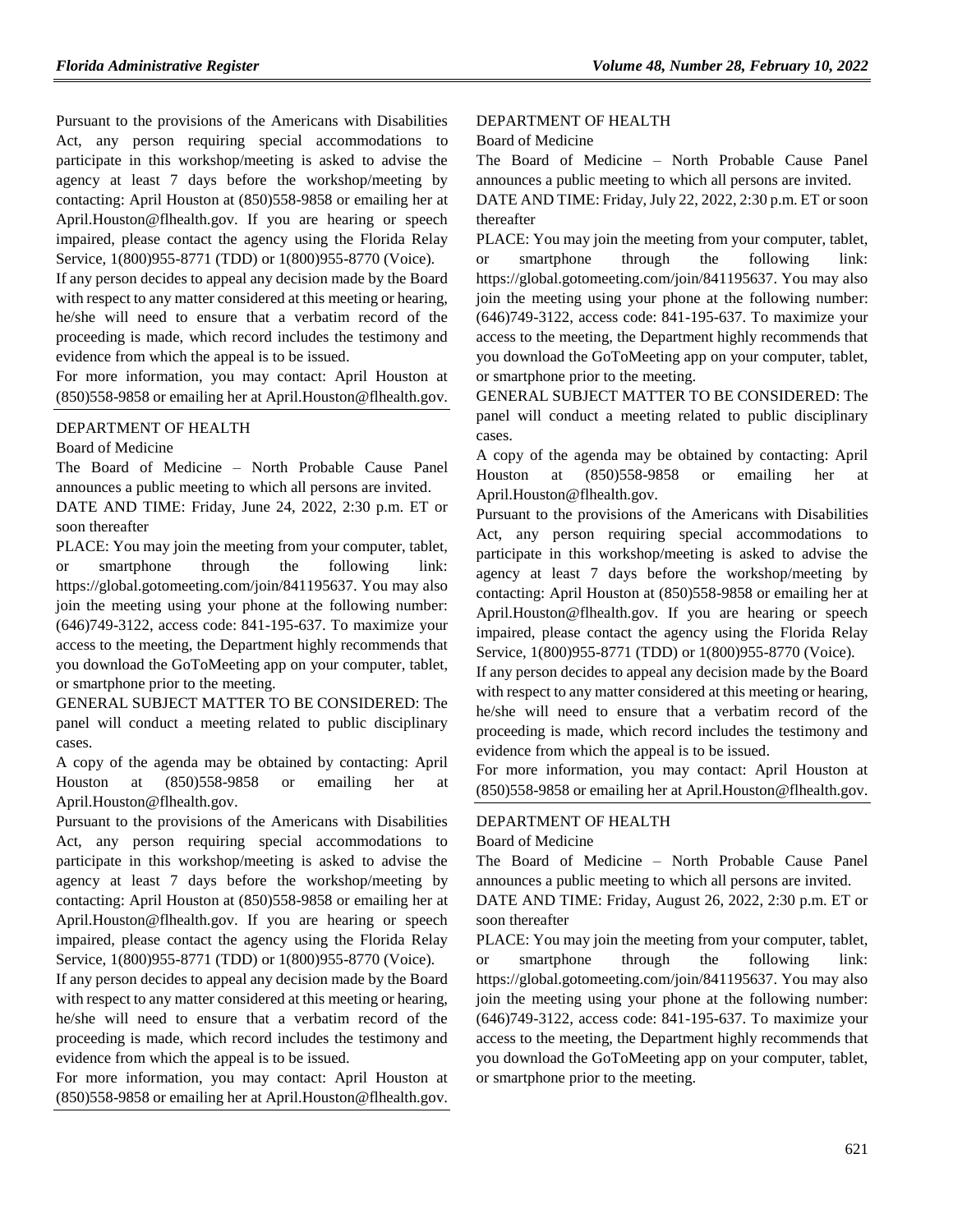GENERAL SUBJECT MATTER TO BE CONSIDERED: The panel will conduct a meeting related to public disciplinary cases.

A copy of the agenda may be obtained by contacting: April Houston at (850)558-9858 or emailing her at April.Houston@flhealth.gov.

Pursuant to the provisions of the Americans with Disabilities Act, any person requiring special accommodations to participate in this workshop/meeting is asked to advise the agency at least 7 days before the workshop/meeting by contacting: April Houston at (850)558-9858 or emailing her at April.Houston@flhealth.gov. If you are hearing or speech impaired, please contact the agency using the Florida Relay Service, 1(800)955-8771 (TDD) or 1(800)955-8770 (Voice).

If any person decides to appeal any decision made by the Board with respect to any matter considered at this meeting or hearing, he/she will need to ensure that a verbatim record of the proceeding is made, which record includes the testimony and evidence from which the appeal is to be issued.

For more information, you may contact: April Houston at (850)558-9858 or emailing her at April.Houston@flhealth.gov.

## [DEPARTMENT OF HEALTH](https://www.flrules.org/gateway/department.asp?id=64)

[Board of Medicine](https://www.flrules.org/gateway/organization.asp?id=331)

The Board of Medicine – North Probable Cause Panel announces a public meeting to which all persons are invited.

DATE AND TIME: Friday, September 23, 2022, 2:30 p.m. ET or soon thereafter

PLACE: You may join the meeting from your computer, tablet, or smartphone through the following link: https://global.gotomeeting.com/join/841195637. You may also join the meeting using your phone at the following number: (646)749-3122, access code: 841-195-637. To maximize your access to the meeting, the Department highly recommends that you download the GoToMeeting app on your computer, tablet, or smartphone prior to the meeting.

GENERAL SUBJECT MATTER TO BE CONSIDERED: The panel will conduct a meeting related to public disciplinary cases.

A copy of the agenda may be obtained by contacting: April Houston at (850)558-9858 or emailing her at April.Houston@flhealth.gov.

Pursuant to the provisions of the Americans with Disabilities Act, any person requiring special accommodations to participate in this workshop/meeting is asked to advise the agency at least 7 days before the workshop/meeting by contacting: April Houston at (850)558-9858 or emailing her at April.Houston@flhealth.gov. If you are hearing or speech impaired, please contact the agency using the Florida Relay Service, 1(800)955-8771 (TDD) or 1(800)955-8770 (Voice).

If any person decides to appeal any decision made by the Board with respect to any matter considered at this meeting or hearing, he/she will need to ensure that a verbatim record of the proceeding is made, which record includes the testimony and evidence from which the appeal is to be issued.

For more information, you may contact: April Houston at (850)558-9858 or emailing her at April.Houston@flhealth.gov.

#### [DEPARTMENT OF HEALTH](https://www.flrules.org/gateway/department.asp?id=64)

[Board of Medicine](https://www.flrules.org/gateway/organization.asp?id=331)

The Board of Medicine – North Probable Cause Panel announces a public meeting to which all persons are invited.

DATE AND TIME: Friday, October 28, 2022, 2:30 p.m. ET or soon thereafter

PLACE: You may join the meeting from your computer, tablet, or smartphone through the following link: https://global.gotomeeting.com/join/841195637. You may also join the meeting using your phone at the following number: (646)749-3122, access code: 841-195-637. To maximize your access to the meeting, the Department highly recommends that you download the GoToMeeting app on your computer, tablet, or smartphone prior to the meeting.

GENERAL SUBJECT MATTER TO BE CONSIDERED: The panel will conduct a meeting related to public disciplinary cases.

A copy of the agenda may be obtained by contacting: April Houston at (850)558-9858 or emailing her at April.Houston@flhealth.gov.

Pursuant to the provisions of the Americans with Disabilities Act, any person requiring special accommodations to participate in this workshop/meeting is asked to advise the agency at least 7 days before the workshop/meeting by contacting: April Houston at (850)558-9858 or emailing her at April.Houston@flhealth.gov. If you are hearing or speech impaired, please contact the agency using the Florida Relay Service, 1(800)955-8771 (TDD) or 1(800)955-8770 (Voice).

If any person decides to appeal any decision made by the Board with respect to any matter considered at this meeting or hearing, he/she will need to ensure that a verbatim record of the proceeding is made, which record includes the testimony and evidence from which the appeal is to be issued.

For more information, you may contact: April Houston at (850)558-9858 or emailing her at April.Houston@flhealth.gov.

#### [DEPARTMENT OF HEALTH](https://www.flrules.org/gateway/department.asp?id=64)

[Board of Medicine](https://www.flrules.org/gateway/organization.asp?id=331)

The Board of Medicine – North Probable Cause Panel announces a public meeting to which all persons are invited.

DATE AND TIME: Friday, November 18, 2022, 2:30 p.m. ET or soon thereafter

PLACE: You may join the meeting from your computer, tablet, or smartphone through the following link: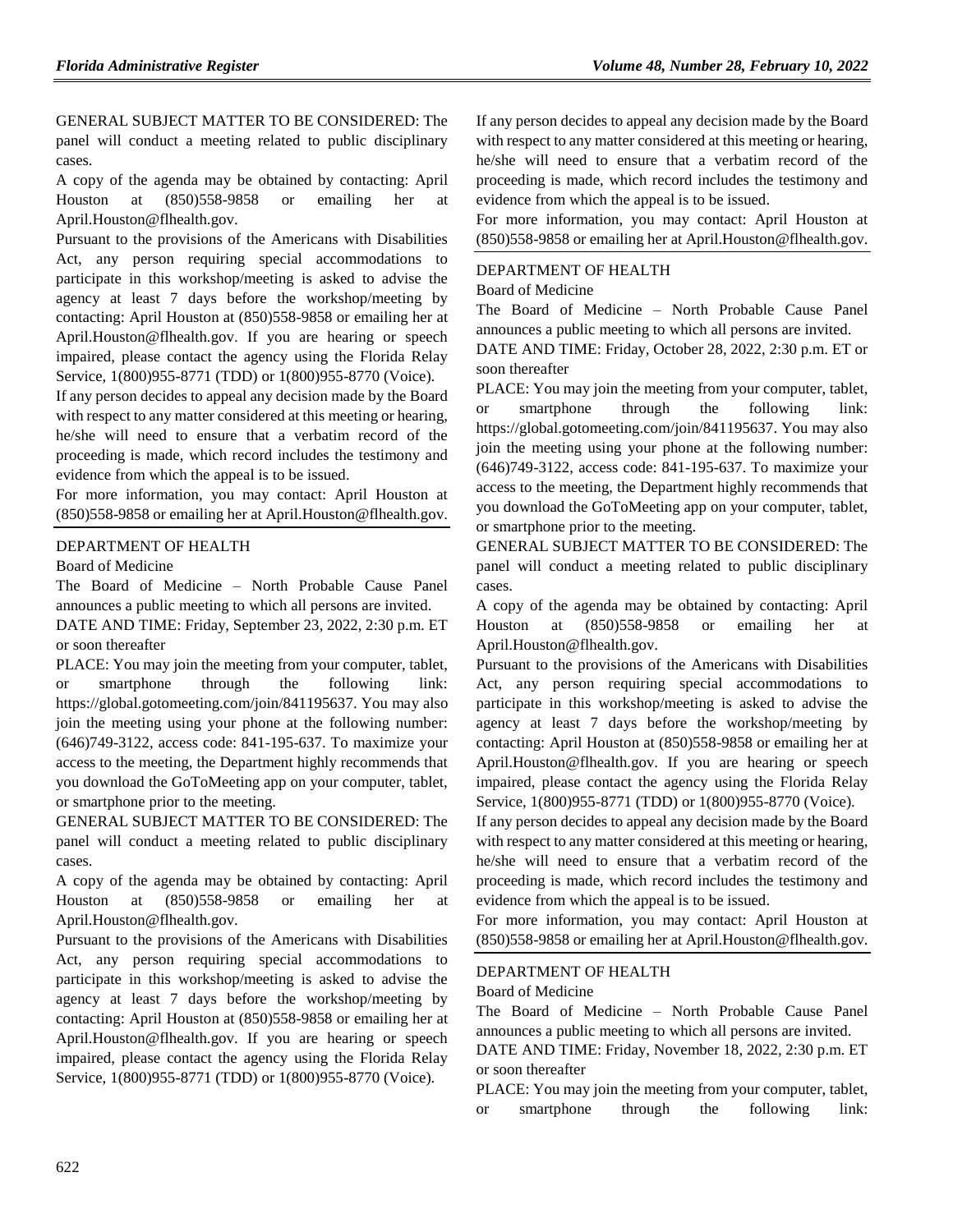https://global.gotomeeting.com/join/841195637. You may also join the meeting using your phone at the following number: (646)749-3122, access code: 841-195-637. To maximize your access to the meeting, the Department highly recommends that you download the GoToMeeting app on your computer, tablet, or smartphone prior to the meeting.

GENERAL SUBJECT MATTER TO BE CONSIDERED: The panel will conduct a meeting related to public disciplinary cases.

A copy of the agenda may be obtained by contacting: April Houston at (850)558-9858 or emailing her at April.Houston@flhealth.gov.

Pursuant to the provisions of the Americans with Disabilities Act, any person requiring special accommodations to participate in this workshop/meeting is asked to advise the agency at least 7 days before the workshop/meeting by contacting: April Houston at (850)558-9858 or emailing her at April.Houston@flhealth.gov. If you are hearing or speech impaired, please contact the agency using the Florida Relay Service, 1(800)955-8771 (TDD) or 1(800)955-8770 (Voice).

If any person decides to appeal any decision made by the Board with respect to any matter considered at this meeting or hearing, he/she will need to ensure that a verbatim record of the proceeding is made, which record includes the testimony and evidence from which the appeal is to be issued.

For more information, you may contact: April Houston at (850)558-9858 or emailing her at April.Houston@flhealth.gov.

#### [DEPARTMENT OF HEALTH](https://www.flrules.org/gateway/department.asp?id=64)

#### [Board of Medicine](https://www.flrules.org/gateway/organization.asp?id=331)

The Board of Medicine – North Probable Cause Panel announces a public meeting to which all persons are invited.

DATE AND TIME: Friday, December 16, 2022, 2:30 p.m. ET or soon thereafter

PLACE: You may join the meeting from your computer, tablet, or smartphone through the following link: https://global.gotomeeting.com/join/841195637. You may also join the meeting using your phone at the following number: (646)749-3122, access code: 841-195-637. To maximize your access to the meeting, the Department highly recommends that you download the GoToMeeting app on your computer, tablet, or smartphone prior to the meeting.

GENERAL SUBJECT MATTER TO BE CONSIDERED: The panel will conduct a meeting related to public disciplinary cases.

A copy of the agenda may be obtained by contacting: April Houston at (850)558-9858 or emailing her at April.Houston@flhealth.gov.

Pursuant to the provisions of the Americans with Disabilities Act, any person requiring special accommodations to participate in this workshop/meeting is asked to advise the

agency at least 7 days before the workshop/meeting by contacting: April Houston at (850)558-9858 or emailing her at April.Houston@flhealth.gov. If you are hearing or speech impaired, please contact the agency using the Florida Relay Service, 1(800)955-8771 (TDD) or 1(800)955-8770 (Voice).

If any person decides to appeal any decision made by the Board with respect to any matter considered at this meeting or hearing, he/she will need to ensure that a verbatim record of the proceeding is made, which record includes the testimony and evidence from which the appeal is to be issued.

For more information, you may contact: April Houston at (850)558-9858 or emailing her at April.Houston@flhealth.gov.

#### [DEPARTMENT OF HEALTH](https://www.flrules.org/gateway/department.asp?id=64)

[Division of Health Access and Tobacco](https://www.flrules.org/gateway/organization.asp?id=506)

The Division of Health Community Health Promotion, Bureau of Tobacco Free Florida announces a public meeting to which all persons are invited.

DATE AND TIME: February 23, 2022, 9:00 a.m.

PLACE: Homewood Suites, 2987 Apalachee Pkwy, Capitol I room, Tallahassee, FL 32301 or Online registration link: https://attendee.gotowebinar.com/register/3815024293896458 000

GENERAL SUBJECT MATTER TO BE CONSIDERED: This is a meeting of an Advisory Council required by Florida Statute 381.84. The council meets four times per year to provide advice to the Department of Health relating to the Comprehensive Tobacco Education and Use Prevention Program. The meetings will provide evaluation information and reports about the Tobacco Education and Use Prevention Program and each of the program's major components including media, the cessation quitline, and community programs.

A copy of the agenda may be obtained by contacting: Tera Anderson, (850)617-1945, tera.anderson@flhealth.gov.

Pursuant to the provisions of the Americans with Disabilities Act, any person requiring special accommodations to participate in this workshop/meeting is asked to advise the agency at least 72 hours before the workshop/meeting by contacting: Tera Anderson, (850)617-1945, tera.anderson@flhealth.gov. If you are hearing or speech impaired, please contact the agency using the Florida Relay Service, 1(800)955-8771 (TDD) or 1(800)955-8770 (Voice).

If any person decides to appeal any decision made by the Board with respect to any matter considered at this meeting or hearing, he/she will need to ensure that a verbatim record of the proceeding is made, which record includes the testimony and evidence from which the appeal is to be issued.

For more information, you may contact: Tera Anderson, (850)617-1945, tera.anderson@flhealth.gov.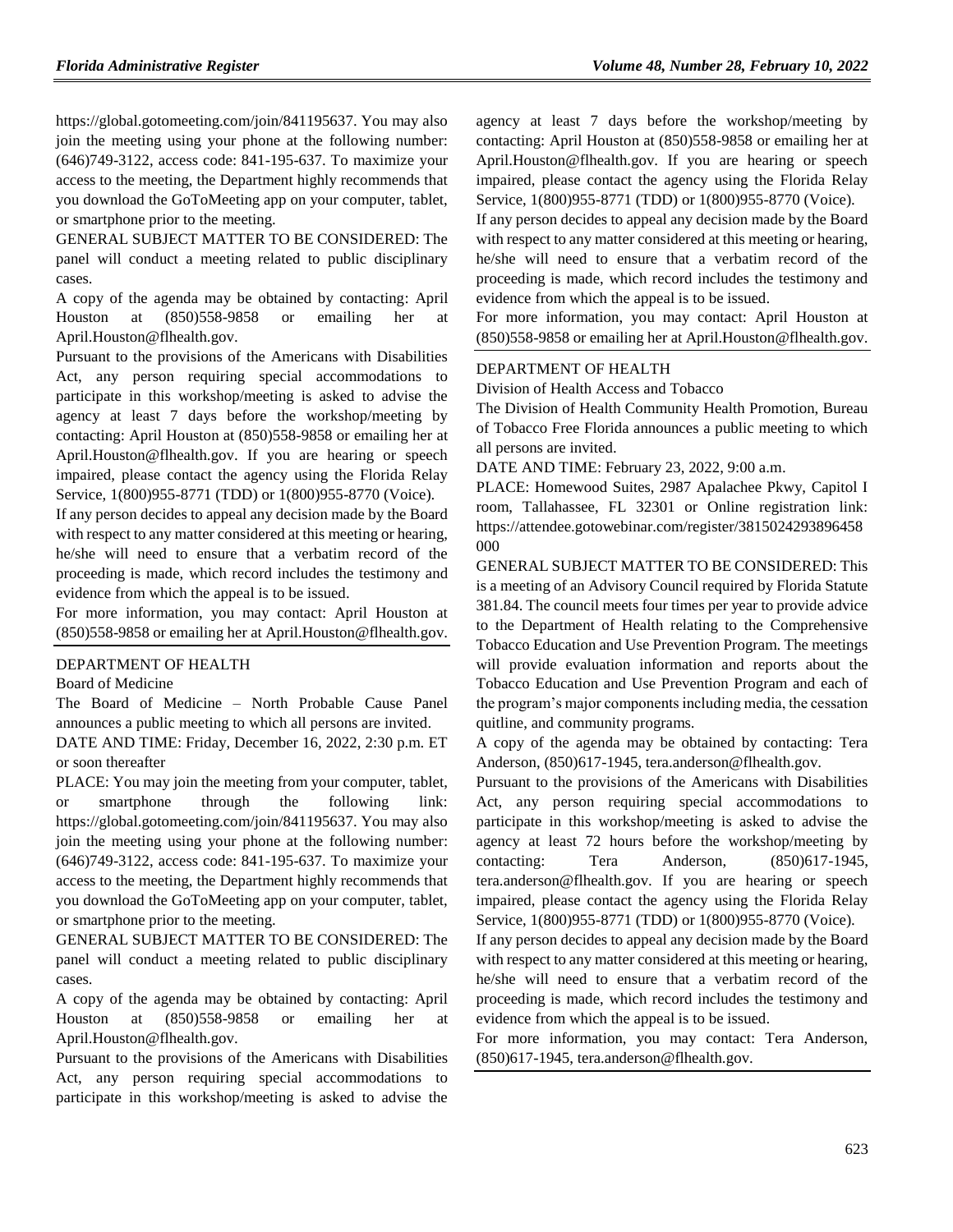## [DEPARTMENT OF HEALTH](https://www.flrules.org/gateway/department.asp?id=64)

[Division of Health Access and Tobacco](https://www.flrules.org/gateway/organization.asp?id=506)

The Florida Tobacco Strategic Planning Workshop announces a public meeting to which all persons are invited.

DATE AND TIME: February 23, 2022, 1:30 p.m.

PLACE: Homewood Suites, 2987 Apalachee Pkwy, Capitol I room, Tallahassee, FL 32301 or online registration: https://attendee.gotowebinar.com/register/6442317709946040 48

GENERAL SUBJECT MATTER TO BE CONSIDERED: The purpose of the February Workshop is to convene tobacco control partners to review the preliminary results of the Environmental Scan Survey, discuss the Strengths, Weaknesses, Opportunities and Threats identified as part of the survey, and discuss goals and objectives for the 2022 Florida Tobacco Strategic Plan.

A copy of the agenda may be obtained by contacting: Georgia Sheridan, (941)745-2294, georgia.sheridan@flhealth.gov.

Pursuant to the provisions of the Americans with Disabilities Act, any person requiring special accommodations to participate in this workshop/meeting is asked to advise the agency at least 72 hours before the workshop/meeting by contacting: Georgia Sheridan, (941)745-2294, georgia.sheridan@flhealth.gov. If you are hearing or speech impaired, please contact the agency using the Florida Relay Service, 1(800)955-8771 (TDD) or 1(800)955-8770 (Voice).

If any person decides to appeal any decision made by the Board with respect to any matter considered at this meeting or hearing, he/she will need to ensure that a verbatim record of the proceeding is made, which record includes the testimony and evidence from which the appeal is to be issued.

For more information, you may contact: Georgia Sheridan, (941)745-2294, georgia.sheridan@flhealth.gov.

#### [DEPARTMENT OF FINANCIAL SERVICES](https://www.flrules.org/gateway/department.asp?id=69)

The Department of Financial Services announces a public meeting to which all persons are invited.

DATE AND TIME: Wednesday, February 23, 2022, 2:00 p.m. – 4:00 p.m. Eastern Time

PLACE: Department of Children and Families, 2415 North Monroe Street, Room C100, Tallahassee, Florida.

GENERAL SUBJECT MATTER TO BE CONSIDERED: The Florida PALM Executive Steering Committee will meet to discuss the status of the Florida PALM Project. See agenda for meeting details.

A copy of the agenda may be obtained by contacting: Florida PALM Project website https://myfloridacfo.com/floridapalm/oversight.

Pursuant to the provisions of the Americans with Disabilities Act, any person requiring special accommodations to participate in this workshop/meeting is asked to advise the

agency at least 5 days before the workshop/meeting by contacting: Jenifer Hartsfield at (850)410-9025 or FloridaPALM@myfloridacfo.com. If you are hearing or speech impaired, please contact the agency using the Florida Relay Service, 1(800)955-8771 (TDD) or 1(800)955-8770 (Voice).

For more information, you may contact: or would like to submit public comment regarding the Florida PALM Executive Steering Committee, please email FloridaPALM@myfloridacfo.com.

[DEPARTMENT OF FINANCIAL SERVICES](https://www.flrules.org/gateway/department.asp?id=69)

OIR – [Insurance Regulation](https://www.flrules.org/gateway/organization.asp?id=520)

RULE NO.: RULE TITLE:

[69O-171.011P](https://www.flrules.org/gateway/ruleNo.asp?id=69O-171.011)roperty Claims Litigation Data Call

The Office of Insurance Regulation announces a workshop to which all persons are invited.

DATE AND TIME: Thursday, February 24, 2022, 1:00 p.m.

PLACE: The workshop will be held in Room 116 of the Larson Building, 200 East Gaines Street, Tallahassee, FL 32399. To register and participate online, visit https://attendee.gotowebinar.com/register/8029059837972427 280. To access via telephone, dial 1(866)901-6455 access code 622-739-615.

GENERAL SUBJECT MATTER TO BE CONSIDERED: As a result of the passage of SB 76 during the 2021 Legislative Session, codified as subsection 624.424(11), F. S., each authorized insurer issuing personal lines or commercial lines residential property insurance policies shall report to the Office of Insurance Regulation, for specified lines of insurance, an annual Florida Property Claims Litigation data call on a form prescribed by the Financial Services Commission detailing closed claim experience.

A copy of the agenda may be obtained by contacting: Michael Lawrence, Jr., Chief Legal Counsel, Michael.LawrenceJr@floir.com, (850)413-4112.

Pursuant to the provisions of the Americans with Disabilities Act, any person requiring special accommodations to participate in this workshop/meeting is asked to advise the agency at least 5 days before the workshop/meeting by contacting: Michael Lawrence, Jr., Chief Legal Counsel, Michael.LawrenceJr@floir.com, (850)413-4112. If you are hearing or speech impaired, please contact the agency using the Florida Relay Service, 1(800)955-8771 (TDD) or 1(800)955- 8770 (Voice).

For more information, you may contact: Michael Lawrence, Jr., Chief Legal Counsel, Michael.LawrenceJr@floir.com, (850)413-4112.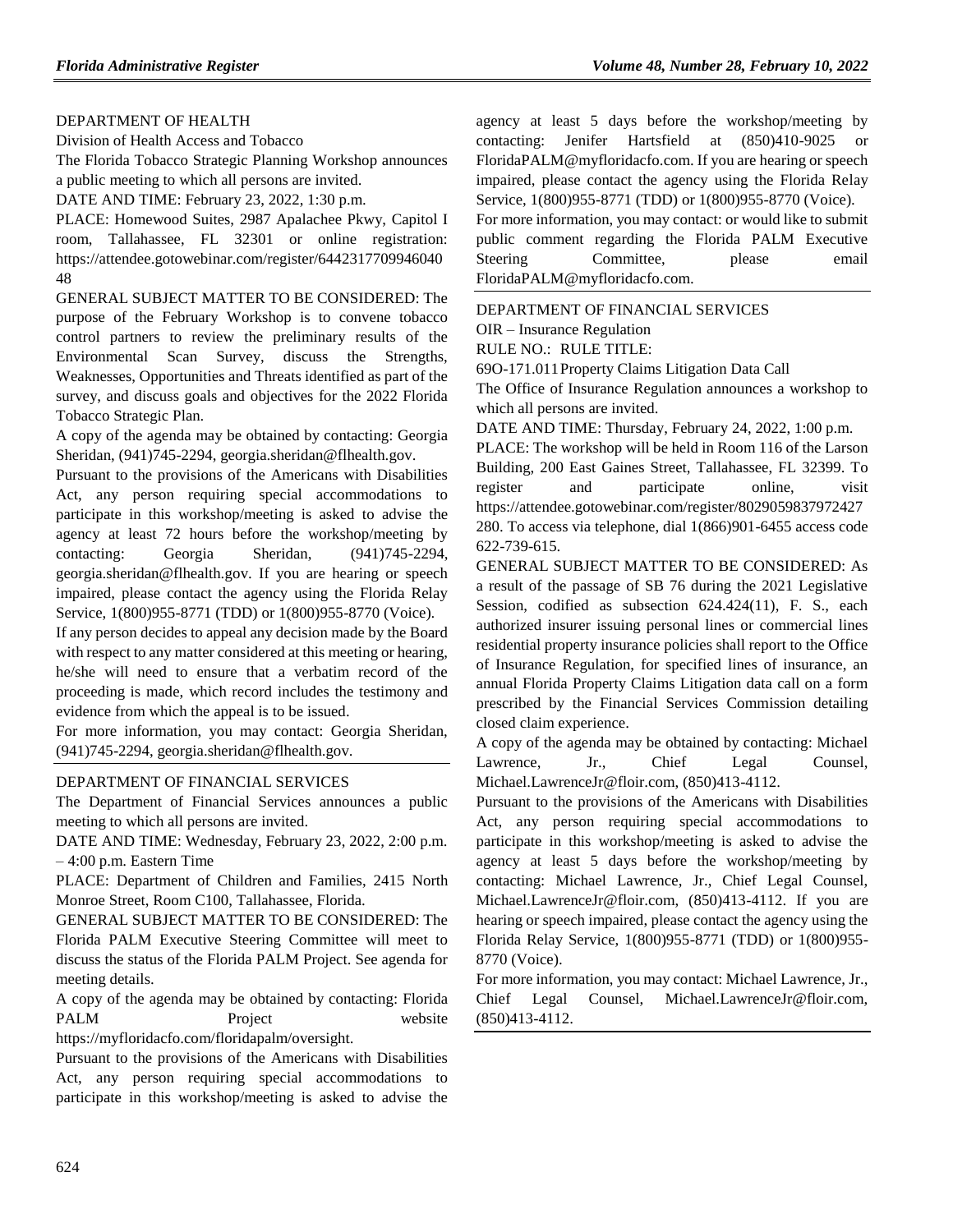## [CITIZENS PROPERTY INSURANCE CORPORATION](https://www.flrules.org/gateway/organization.asp?id=591)

The Information Systems Advisory Committee of Citizens Property Insurance Corporation announces a telephone conference call to which all persons are invited.

DATE AND TIME: Wednesday, March 9, 2022, 9:00 a.m.

PLACE: (786)635-1003, meeting code: 989 9031 8631, Zoom webinar link available at www.citizensfla.com

GENERAL SUBJECT MATTER TO BE CONSIDERED: Business before the Information Systems Advisory Committee A copy of the agenda may be obtained by contacting: The Corporate Website at https://www.citizensfla.com or Barbara Walker, (850)513-3744, 2101 Maryland Circle, Tallahassee, FL 32303.

Pursuant to the provisions of the Americans with Disabilities Act, any person requiring special accommodations to participate in this workshop/meeting is asked to advise the agency at least 5 days before the workshop/meeting by contacting: Barbara Walker, (850)513-3744, 2101 Maryland Circle, Tallahassee, FL 32303. If you are hearing or speech impaired, please contact the agency using the Florida Relay Service, 1(800)955-8771 (TDD) or 1(800)955-8770 (Voice).

#### [CITIZENS PROPERTY INSURANCE CORPORATION](https://www.flrules.org/gateway/organization.asp?id=591)

The Market Accountability Advisory Committee of Citizens Property Insurance Corporation announces a telephone conference call to which all persons are invited.

DATE AND TIME: Wednesday, March 9, 2022, 11:00 a.m.

PLACE: Public Line: (786)635-1003, meeting ID: 938 4697 3798, Zoom webinar link available at www.citizensfla.com

GENERAL SUBJECT MATTER TO BE CONSIDERED:

Business before the Market Accountability Advisory Committee

A copy of the agenda may be obtained by contacting: The Corporate Website at https://www.citizensfla.com or Barbara Walker, (850)513-3744, 2101 Maryland Circle, Tallahassee, FL 32303.

Pursuant to the provisions of the Americans with Disabilities Act, any person requiring special accommodations to participate in this workshop/meeting is asked to advise the agency at least 5 days before the workshop/meeting by contacting: Barbara Walker, (850)513-3744, 2101 Maryland Circle, Tallahassee, FL 32303. If you are hearing or speech impaired, please contact the agency using the Florida Relay Service, 1(800)955-8771 (TDD) or 1(800)955-8770 (Voice).

## **[QCAUSA](https://www.flrules.org/gateway/organization.asp?id=991)**

The Florida Department of Transportation (FDOT), District Four, announces a workshop to which all persons are invited. DATE AND TIME: Thursday, February 24, 2022, 6:00 p.m. PLACE: Vero Beach City Hall, 1053 20th Place, Vero Beach, FL 32960

Virtual (online) Attendees: Please register using the following link or QR code:

https://attendee.gotowebinar.comregister/18631701507389173 88

To join by telephone: Dial: (415)655-0060, Access Code: 830- 930-391

GENERAL SUBJECT MATTER TO BE CONSIDERED: Project #1: 446106-2-52-01, SR 656/17th Street East End Bridge Rehabilitation

Project #2: 446106-1-52-01, SR 656/17th Street Resurfacing from East End of Bridge to SR A1A

The Florida Department of Transportation (FDOT), District Four, will conduct a Public Meeting about the two (2) above referenced projects. This public meeting will be offered in two different formats: virtual and in-person. The public meeting will begin with a presentation followed by a question and answer period. Attendees can ask questions and/or make

comments via the chat function or in-person for project representatives to answer. Questions and comments can be submitted prior to the meeting through the registration link or by emailing the project manager.

Visit our project website at

https://www.d4fdot.com/tcfdot/sr\_656\_17th\_street\_east\_end of\_bridge\_rehabilitation.asp for more information including comment forms and a copy of the presentation.

PROJECT IMPROVEMENTS

Project #1 - 446106-2-52-01 (Bridge Rehabilitation):

- Replacement of eastern 400 ft of bridge
- Sealing full length of bridge deck surface
- Signing and pavement marking upgrades
- Project #2 446106-1-52-01 (Resurfacing):
- Milling and resurfacing

• Pedestrian curb ramp, sidewalk, and bicycle lane improvements

• Signing and pavement marking upgrades

• Lighting upgrades at the intersection of SR 656 and SR A1A

• Construction will begin after the bridge

rehabilitation project is completed

A copy of the agenda may be obtained by contacting: Hong Benitez, P.E. - FDOT Project Manager, Florida Department of Transportation, District Four, 3400 West Commercial Boulevard, Fort Lauderdale, FL 33309, Phone: (954)777-4319, Toll free: 1(866)336-8435, ext. 4319, Email: hong.benitez@dot.state.fl.us.

Pursuant to the provisions of the Americans with Disabilities Act, any person requiring special accommodations to participate in this workshop/meeting is asked to advise the agency at least 7 days before the workshop/meeting by contacting: Hong Benitez, P.E. - FDOT Project Manager, 3400 West Commercial Boulevard, Fort Lauderdale, FL 33309,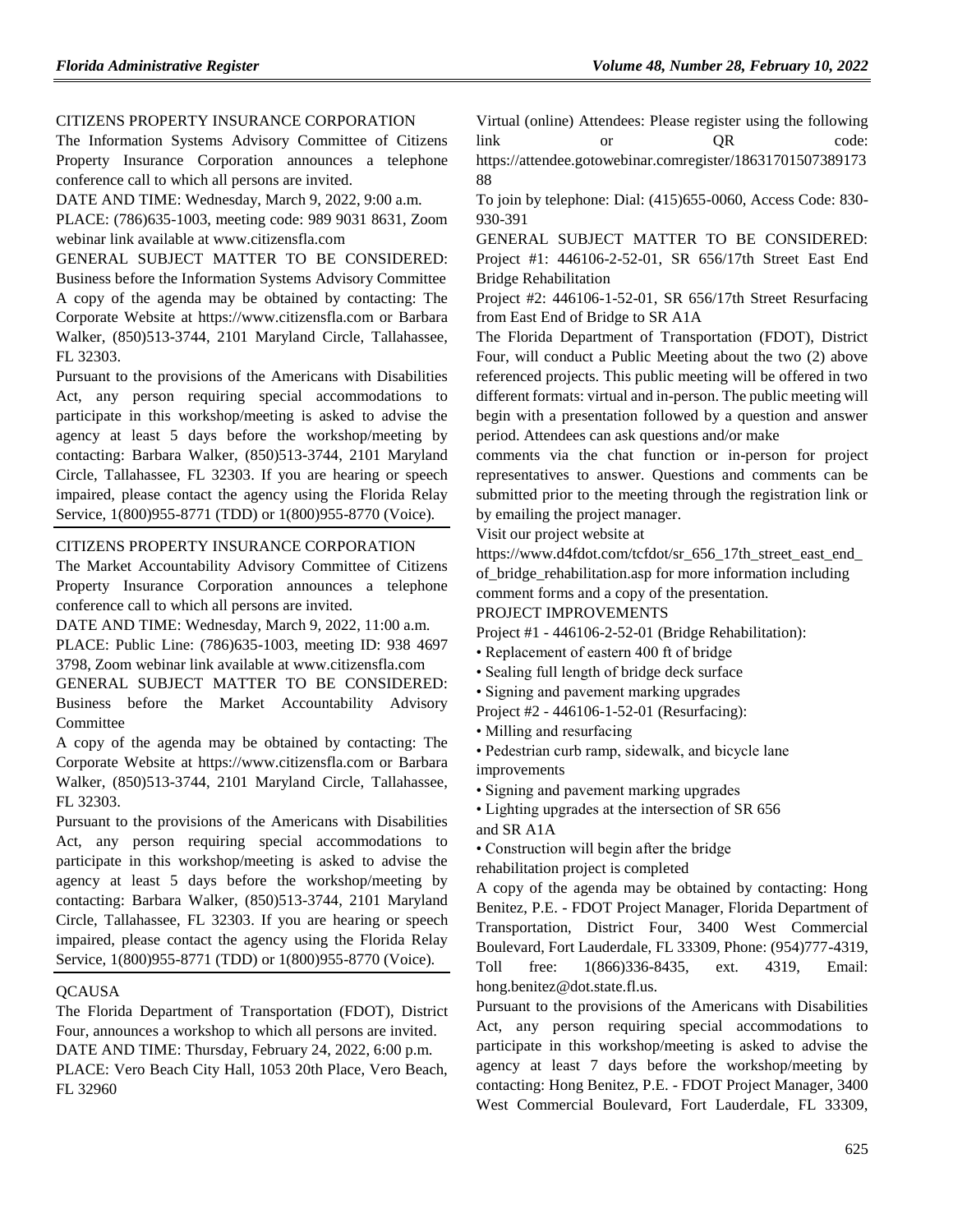Phone: (954)777-4319, Toll free: 1(866)336-8435, ext. 4319, Email: hong.benitez@dot.state.fl.us.

Public participation is solicited without regard to race, color, national origin, age, sex, religion, disability or family status. Persons who require special accommodation under the Americans with Disabilities Act (ADA) or persons who require translation services (free of charge), should contact Hong Benitez, P.E., Project Manager, at (954)777-4319 or Toll Free 1(866)336-8435 ext. 4319 or hong.benitiez@dot.state.fl.us least seven (7) days prior to the public meeting. If you are hearing or speech impaired, please contact the agency using the Florida Relay Service, 1(800)955-8771 (TDD) or 1(800)955- 8770 (Voice).

For more information, you may contact: Hong Benitez, P.E. - FDOT Project Manager, Florida Department of Transportation, District Four, 3400 West Commercial Boulevard, Fort Lauderdale, FL 33309, Phone: (954)777-4319, Toll free: 1(866)336-8435, ext. 4319, Email: hong.benitez@dot.state.fl.us.

# Section VII Notice of Petitions and Dispositions Regarding Declaratory Statements

# [DEPARTMENT OF FINANCIAL SERVICES](https://www.flrules.org/gateway/department.asp?id=69)

[Finance](https://www.flrules.org/gateway/organization.asp?id=524)

NOTICE IS HEREBY GIVEN that the Florida Office of Financial Regulation has received the petition for declaratory statement from Zencorn, LLC. The petition seeks the agency's opinion as to the applicability of Chapter 560, Florida Statutes, as it applies to the petitioner.

On 2/7/2022, the Florida Office of Financial Regulation (Consumer Finance) received a Petition for Declaratory Statement from Zencorn, LLC. The petition seeks a declaratory statement from the Office on whether its business model (Petitioner, through its payment app, provides a technology platform that enables a merchant enrolled in its program to transact directly with an enrolled consumer. Petitioner does not hold onto money at any point during the transaction. Serving only as a conduit for transferring money from one bank account to another using the ACH networks.) requires licensure under the Florida Money Transmitter Statute, Chapter 560, Florida Statutes. Except for good cause shown, motions for leave to intervene must be filed within 21 days after publication of this notice.

A copy of the Petition for Declaratory Statement may be obtained by contacting: Agency Clerk, Office of Financial Regulation, P.O. Box 8050, Tallahassee, Florida 32314-8050, (850)410-9889, Agency.Clerk@flofr.gov.

Please refer all comments to: Agency Clerk, Office of Financial Regulation, P.O. Box 8050, Tallahassee, Florida 32314-8050, (850)410-9889, Agency.Clerk@flofr.gov.

# Section VIII Notice of Petitions and Dispositions Regarding the Validity of Rules

Notice of Petition for Administrative Determination has been filed with the Division of Administrative Hearings on the following rules:

GALENCARE, INC., d/b/a HCA FLORIDA BRANDON HOSPITAL, vs. AGENCY FOR HEALTH CARE ADMINISTRATION,; CASE NO.: 22-0398RP; RULE NO.: 59A-3.249

Notice of Disposition of Petition for Administrative Determination has been filed with the Division of Administrative Hearings on the following rules:

## **NONE**

Section IX Notice of Petitions and Dispositions Regarding Non-rule Policy Challenges

# NONE

Section X Announcements and Objection Reports of the Joint Administrative Procedures **Committee** 

# NONE

Section XI Notices Regarding Bids, Proposals and Purchasing

[FISH AND WILDLIFE CONSERVATION COMMISSION](https://www.flrules.org/gateway/department.asp?id=68) WARM MINERAL SPRINGS RESTORATION AND ENHANCEMENT

BID NO: FWC 21/22-62C

TITLE: WARM MINERAL SPRINGS RESTORATION AND ENHANCEMENT

The Florida Fish and Wildlife Conservation Commission is seeking competitive pricing for mechanical dredging of Warm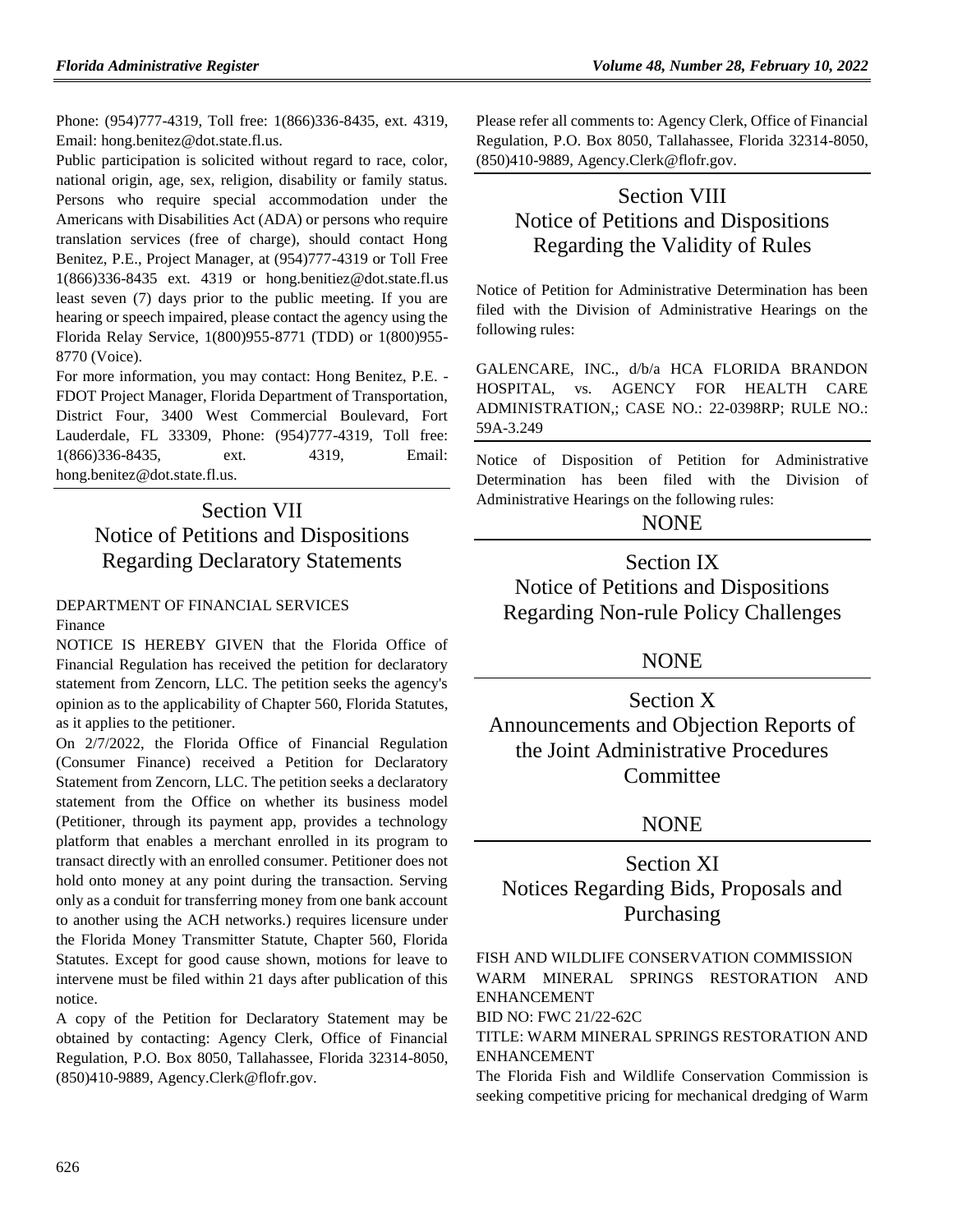Mineral Springs Run in Sarasota County, in accordance with the contract documents and Chapter 255 of the Florida Statutes. SEALED BIDS WILL BE RECEIVED, PUBLICLY OPENED AND READ ALOUD ON THE DATE AND TIME PROVIDED IN THE CALENDAR OF EVENTS, POSTED ON THE MYFLORIDA MARKET PLACE VENDOR BID SYSTEM (VBS).

MANDATORY PRE-BID MEETING LOCATION: 27.048372°N, 82.273947°W

Bid Opening Location: Florida Fish and Wildlife Conservation Commission, 1875 Orange Avenue East, Tallahassee, Florida 32311

Bid Opening Teleconference Information: Conference call phone number: 1(888)585-9008, Conference room number: 218-721-199

To review the bid details for FWC 21/22-62C, follow the instructions provided below:

· Visit

[http://www.myflorida.com/apps/vbs/vbs\\_www.main\\_menu.](http://www.myflorida.com/apps/vbs/vbs_www.main_menu)

Select Search Advertisements.

· Choose FL Fish and Wildlife Conservation Commission from the Agency dropdown box.

Click the Advertisement Search button.

Choose the FWC 21/22-62C solicitation link to view the advertisement details.

NOTE: The Vendor Bid System (link provided above) is the posting location for all new and changing information regarding this solicitation. Interested bidders should continue to monitor this site for the entirety of the solicitation process.

Direct all questions to the Procurement Manager: Alyssa DeLong, Procurement Manager, Florida Fish & Wildlife Conservation Commission, 1875 ORANGE AVENUE EAST, Tallahassee FL, 32311–6160, Alyssa.Delong@myfwc.com.

| PASCO                                            | COUNTY                                           | <b>BOARD</b> | OF. | <b>COUNTY</b> |  |  |  |
|--------------------------------------------------|--------------------------------------------------|--------------|-----|---------------|--|--|--|
| <b>COMMISSIONERS</b>                             |                                                  |              |     |               |  |  |  |
| <b>IFB-SN-22-089</b>                             |                                                  |              |     |               |  |  |  |
| IFB-SN-22-089 AS NEEDED FURNISH, INSTALL, REPAIR |                                                  |              |     |               |  |  |  |
|                                                  | AND REPLACE FENCING SYSTEMS; March 8, 2022, 3:00 |              |     |               |  |  |  |

p.m.; [WWW.BIDNETDIRECT.COM](http://www.bidnetdirect.com/)

# Section XII Miscellaneous

## [DEPARTMENT OF STATE](https://www.flrules.org/gateway/department.asp?id=1)

Index of Administrative Rules Filed with the Secretary of State Pursuant to subparagraph  $120.55(1)(b)6. - 7$ ., F.S., the below list of rules were filed in the Office of the Secretary of State between 3:00 p.m., Thursday, February 3, 2022 and 3:00 p.m., Wednesday, February 9, 2022.

| Rule No.    | <b>File Date</b> | <b>Effective</b> |
|-------------|------------------|------------------|
|             |                  | Date             |
| $1B-2.011$  | 2/7/2022         | 2/27/2022        |
| 5J-5.002    | 2/4/2022         | 2/24/2022        |
| 20ER22-1    | 2/3/2022         | 2/3/2022         |
| 33-602.210  | 2/9/2022         | 3/1/2022         |
| 59A-8.005   | 2/7/2022         | 2/27/2022        |
| 59A-26.002  | 2/7/2022         | 2/27/2022        |
| 59A-37.002  | 2/7/2022         | 2/27/2022        |
| 59A-37.007  | 2/7/2022         | 2/27/2022        |
| 64B2-12.005 | 2/8/2022         | 2/28/2022        |
| 64B2-12.015 | 2/8/2022         | 2/28/2022        |
| 64B2-12.017 | 2/8/2022         | 2/28/2022        |
| 64B2-12.018 | 2/8/2022         | 2/28/2022        |
| 64B2-13.007 | 2/3/2022         | 2/23/2022        |

## **LIST OF RULES AWAITING LEGISLATIVE APPROVAL SECTIONS 120.541(3), 373.139(7) AND/OR 373.1391(6), FLORIDA STATUTES**

| Rule No.      | <b>File Date</b> | <b>Effective</b> |  |  |
|---------------|------------------|------------------|--|--|
|               |                  | <b>Date</b>      |  |  |
|               |                  |                  |  |  |
| 5K-4.020      | 12/10/2021       | **/**/****       |  |  |
|               |                  |                  |  |  |
| 5K-4.035      | 12/10/2021       | **/**/****       |  |  |
|               |                  |                  |  |  |
| 5K-4.045      | 12/10/2021       | **/**/****       |  |  |
|               |                  |                  |  |  |
| 60FF1-5.009   | 7/21/2016        | **/**/****       |  |  |
|               |                  |                  |  |  |
| $60P-1.003$   | 12/8/2021        | **/**/****       |  |  |
|               |                  |                  |  |  |
| 60P2.002      | 11/5/2019        | **/**/****       |  |  |
|               |                  |                  |  |  |
| $60P - 2.003$ | 11/5/2019        | **/**/****       |  |  |
|               |                  |                  |  |  |
| 62-600.405    | 11/16/2021       | **/**/****       |  |  |
|               |                  |                  |  |  |
| 62-600.705    | 11/16/2021       | **/**/****       |  |  |
|               |                  |                  |  |  |
| 62-600.720    | 11/16/2021       | **/**/****       |  |  |
|               |                  |                  |  |  |
| 64B8-10.003   | 12/9/2015        | **/**/****       |  |  |
|               |                  |                  |  |  |
| 69L-7.020     | 10/22/2021       | **/**/****       |  |  |
|               |                  |                  |  |  |
|               |                  |                  |  |  |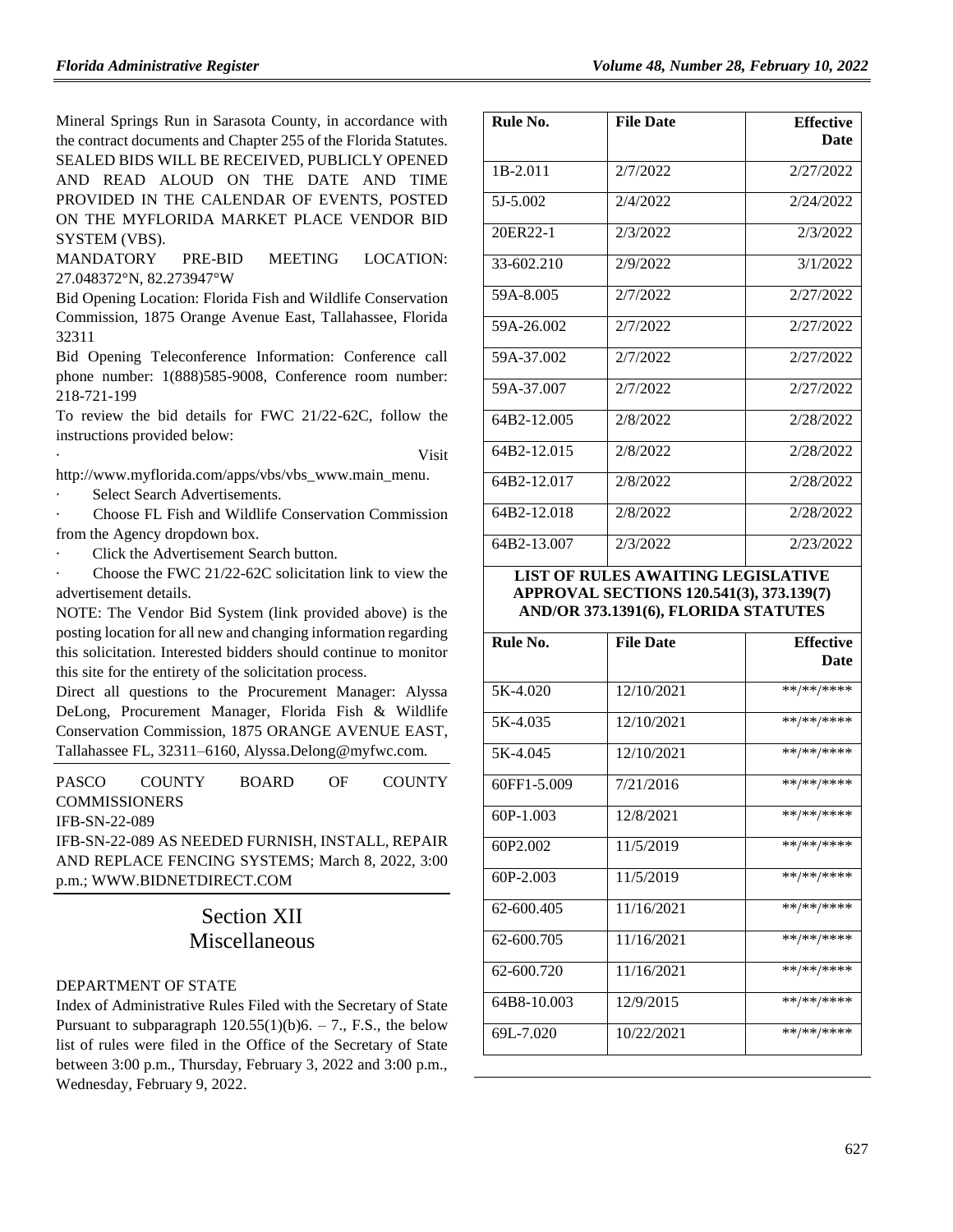## [DEPARTMENT OF TRANSPORTATION](https://www.flrules.org/gateway/department.asp?id=14)

Pending Temporary Airport Site Approval Order for Proximity Productions, LLC

## FLORIDA DEPARTMENT OF TRANSPORTATION

The Florida Department of Transportation intends to issue an "Airport Site Approval Order," in accordance with Chapter 330, Florida Statutes, "Regulation of Aircraft, Pilots, and Airports" and Chapter14-60, Florida Administrative Code, "Airport Licensing, Registration, and Airspace Protection" for the following site:

Proximity Productions, LLC Temporary Helistop, a temporary private airport, in Miami-Dade County, at Latitude 25° 45' 01.0000" and Longitude  $80^{\circ}$  8' 45.9800", to be owned and operated by Proximity Productions, LLC 1910 NW 97th Avenue, Miami, FL 33172.

A copy of the Airport Site Approval Order, the Airport's application, the applicable rules, and other pertinent information may be obtained by contacting Aaron N. Smith, State Aviation Manager, Florida Department of Transportation, Aviation Office, 605 Suwannee Street, Mail Station 46, Tallahassee, Florida 32399-0450, (850)414-4514, [aviation.fdot@dot.state.fl.us.](mailto:aviation.fdot@dot.state.fl.us) Website:

[http://www.fdot.gov/aviation.](http://www.dot.state.fl.us/aviation)

ADMINISTRATIVE HEARING RIGHTS: Any person whose substantial interests will be determined or affected by this Airport Site Approval Order has the right, pursuant to Section 120.57, Florida Statutes, to petition for an administrative hearing. The petition for an administrative hearing must conform to the requirements of Rule Chapter 28-106, Florida Administrative Code, and must be filed, in writing, within fourteen days of the publication of this notice, with the Clerk of Agency Proceedings, Office of General Counsel, Florida Department of Transportation, 605 Suwannee Street, Mail Station 58, Room 550, Tallahassee, Florida 32399-0450. Failure to file a petition within the allowed time constitutes a waiver of any right such person has to request a hearing under Chapter 120, Florida Statutes.

[DEPARTMENT OF ECONOMIC OPPORTUNITY](https://www.flrules.org/gateway/department.asp?id=73) [Division of Community Development](https://www.flrules.org/gateway/organization.asp?id=1066) DEO Final Order No. DEO-22-005 STATE OF FLORIDA DEPARTMENT OF ECONOMIC OPPORTUNITY In re: AMENDMENT TO THE CITY OF KEY WEST, FLORIDA,

LAND DEVELOPMENT REGULATIONS ADOPTED BY CITY OF KEY WEST, FLORIDA ORDINANCE NO. 21-19

\_\_\_\_\_\_\_\_\_\_\_\_\_\_\_\_\_\_\_\_\_\_\_\_\_\_\_\_\_\_\_\_\_\_\_\_\_\_\_\_\_\_\_\_\_\_\_\_\_\_ FINAL ORDER

#### APPROVING CITY OF KEY WEST ORDINANCE NO. 21-

### 19

The Department of Economic Opportunity ("Department") hereby issues its Final Order, pursuant to subsection 380.05(6), Florida Statutes, approving land development regulations adopted by the City of Key West, Florida ("City"), by Ordinance No. 21-19 ("Ordinance").

## FINDINGS OF FACT

1. Section 380.0552, Florida Statutes, and Rule 28-36.002, Florida Administrative Code, designate the City as an area of critical state concern.

2. The City adopted the Ordinance on December 7, 2021 and rendered it to the Department on January 10, 2022.

3. The Ordinance amends Section 110-323, *Application*, of the City's Land Development Regulations by including the term "Fees" in the section title and establishing a fee schedule for the processing and review applications for tree removal permits filed with the Tree Commission or the Urban Forestry Manager.

### CONCLUSIONS OF LAW

4. The Department is required to approve or reject land development regulations that are adopted by any local government in an area of critical state concern. *See* Section 380.05(6), Florida Statutes.

5. "Land development regulations" include local zoning, subdivision, building, and other regulations controlling the development of land. Section 380.031(8), Florida Statutes. The regulations adopted by the Ordinance are land development regulations.

6. The Ordinance is consistent with the City's Comprehensive Plan generally, as required by Section 163.3177(1), Florida Statutes, and is specifically consistent with Objective 4-1.3 and Policy 4-1.3.1.

7. All land development regulations enacted, amended, or rescinded within an area of critical state concern must be consistent with the principles for guiding development for that area. *See* Section 380.05(6), Florida Statutes. The Principles for Guiding Development for the City are set forth in Rule 28- 36.003, Florida Administrative Code.

8. The Ordinance is consistent with the Principles for Guiding Development for the City as a whole, and specifically furthers the following Principles:

(1)(a) Strengthen local government capabilities for managing land use and development;

(1)(h) Protection of the public health, safety, welfare and economy of the City of Key West, and the maintenance of Key West as a unique Florida resource.

WHEREFORE, IT IS ORDERED that the Department finds that Ordinance No. 21-19 is consistent with the City's Comprehensive Plan and the Principles for Guiding Development for the City and is hereby APPROVED.